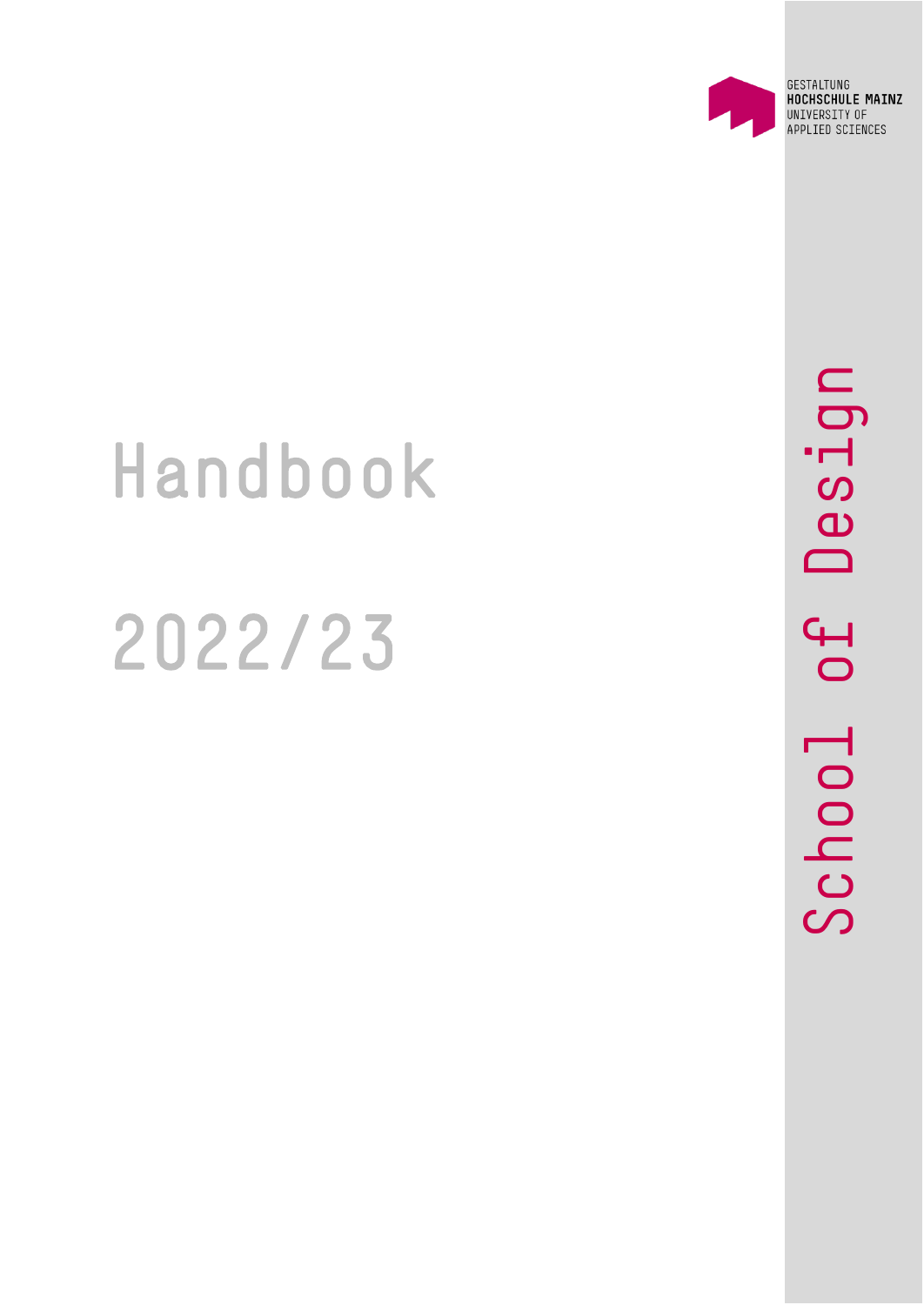

### **Fact Sheet**

| Name of University                        | Hochschule Mainz, University of Applied Sciences, School of Design                                                                                                                                                                                                                                                                                                                                                                                                                                       |  |  |
|-------------------------------------------|----------------------------------------------------------------------------------------------------------------------------------------------------------------------------------------------------------------------------------------------------------------------------------------------------------------------------------------------------------------------------------------------------------------------------------------------------------------------------------------------------------|--|--|
| <b>ERASMUS Code</b>                       | D MAINZ08                                                                                                                                                                                                                                                                                                                                                                                                                                                                                                |  |  |
| Homepage                                  | www.hs-mainz.de                                                                                                                                                                                                                                                                                                                                                                                                                                                                                          |  |  |
| <b>Postal Address</b>                     | Hochschule Mainz<br>c/o Erich Weiler<br>Holzstraße 36<br>D-55116 Mainz                                                                                                                                                                                                                                                                                                                                                                                                                                   |  |  |
| Departmental<br>Coordinator               | Erich WEILER<br>erich.weiler@hs-mainz.de<br>Tel. +49 (0)6131 628-7365                                                                                                                                                                                                                                                                                                                                                                                                                                    |  |  |
| <b>School of Design</b>                   | For courses, please refer to the module descriptions attached to this handbook.                                                                                                                                                                                                                                                                                                                                                                                                                          |  |  |
| Communication<br>Design                   | Design in Mainz                                                                                                                                                                                                                                                                                                                                                                                                                                                                                          |  |  |
| <b>Interior Architecture</b>              | <b>IA</b> Mainz                                                                                                                                                                                                                                                                                                                                                                                                                                                                                          |  |  |
| Time based Media                          | Zeitbasierte Medien                                                                                                                                                                                                                                                                                                                                                                                                                                                                                      |  |  |
| Application details for exchange students |                                                                                                                                                                                                                                                                                                                                                                                                                                                                                                          |  |  |
| Deadline<br>School of Design              | 15th of May for the winter semester (semester 1)<br>15th of November for the summer semester (semester 2)                                                                                                                                                                                                                                                                                                                                                                                                |  |  |
| Academic Calendar                         | Semester 1 - WINTER SEMESTER 2022/2023<br>Classes begin: October 2022<br>Classes end: end of January 2023 (including examination period)<br>Orientation: beginning of September 2022<br>Christmas Break: December 24, 2022 to January 01, 2023<br>Semester 2 - SUMMER SEMESTER 2023<br>Classes begin: March 2023<br>Classes end: July 2023 (including examination period)<br>Orientation: beginning of March 2023                                                                                        |  |  |
| <b>Application Form</b>                   | http://hs-mz.de/onlineexchangeapplication                                                                                                                                                                                                                                                                                                                                                                                                                                                                |  |  |
| Application<br>Procedure                  | After completing the online form, you will be prompted by email to register<br>with Mobility Online. After registration please print your application form, fill<br>out your subject nomination (please refer to the course catalogue) and have<br>both forms signed by your exchange coordinator. Upload all documents in<br>order of listing in Mobility Online. Only after uploading the signed<br>application form, your application can be processed and your learning<br>agreement will be issued. |  |  |
| Portfolio                                 | Within the online application you must designate a link to your portfolio<br>(preferably via Dropbox, vimeo or your homepage). Your portfolio should show<br>a representative cross-section of your previous work and should match your<br>subject nomination. Please not larger than 30 MB.                                                                                                                                                                                                             |  |  |

Detailed information on accommodation, living and studying in Mainz can be found on the following pages.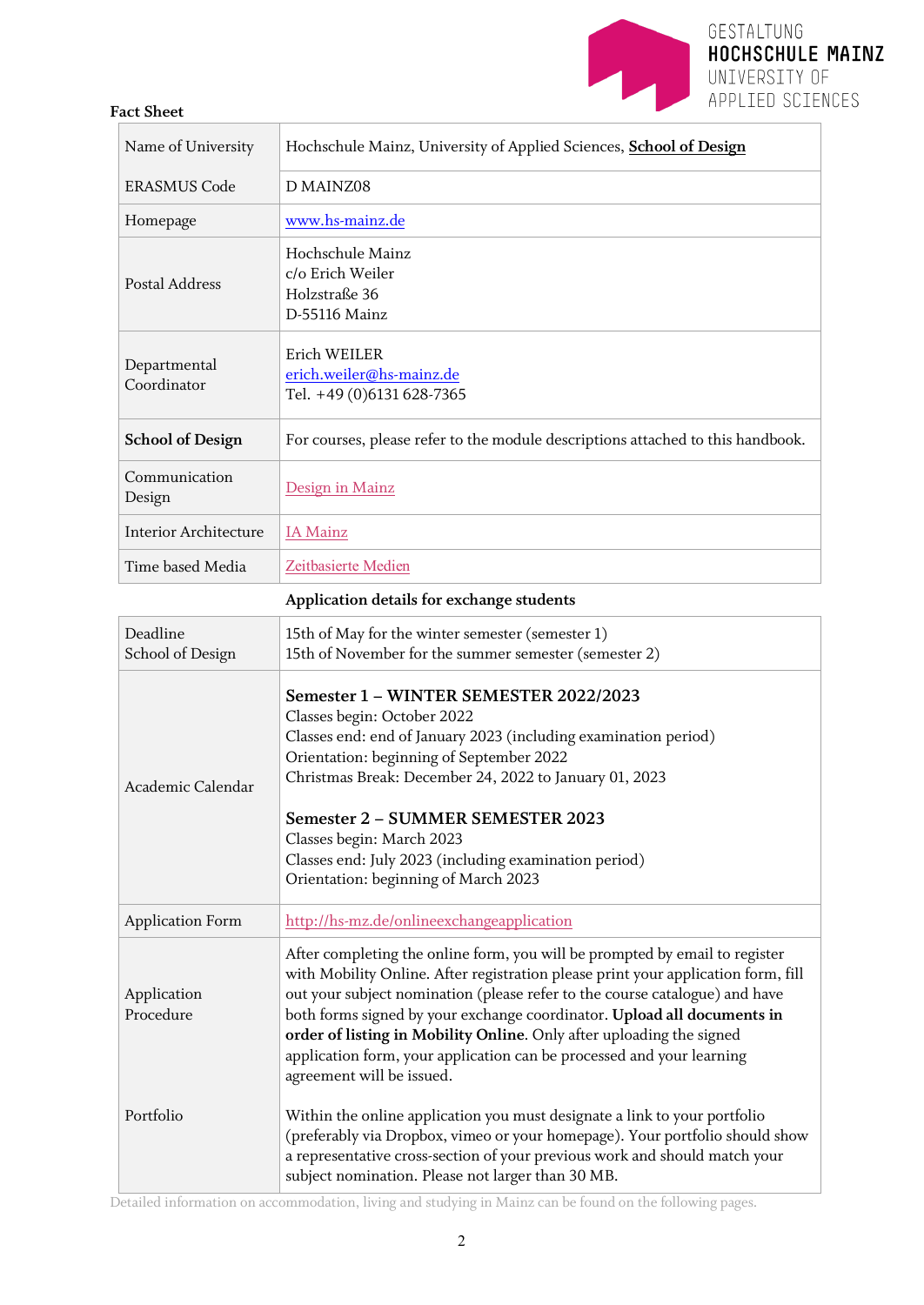# **CONTENT**

### **WELCOME TO HOCHSCHULE MAINZ**

| Fact Sheet                                    | 2  |
|-----------------------------------------------|----|
| Welcome to Hochschule Mainz                   | 4  |
| Germany - Mainz                               | 5  |
| Studying at the Hochschule Mainz              | 5  |
| Degree Programs                               | 6  |
| Locations of the International Office         | 7  |
| <b>APPLICATION/ADMISSION</b>                  |    |
| Application / Admission of Exchange Students  | 8  |
| <b>Application Deadline</b>                   | 8  |
| Financial Requirements                        | 8  |
| Language Skills - Prerequisites               | 8  |
| THE ACADEMIC YEAR                             |    |
| <b>BEFORE COMING TO MAINZ</b>                 |    |
| Insurances                                    | 11 |
| Immigration Regulations / Registrations       | 11 |
| Re-registration / Deregistration              | 12 |
| Cost of Living                                | 12 |
| <b>ACCOMODATION IN MAINZ</b>                  |    |
| <b>Application Procedure</b>                  | 13 |
| Basis-Pack                                    | 13 |
| <b>Application Deadline</b>                   | 13 |
| <b>Rental Agreement</b>                       | 13 |
| Hochschule Mainz und ihre Standorte           | 14 |
| <b>Student Halls Location</b>                 | 14 |
| Description of the Different Student Houses   | 15 |
| AFTER YOUR ARRIVAL                            |    |
| Travel Information - How to get to Mainz      | 18 |
| Tutors                                        | 18 |
| Semester Social Fee                           | 18 |
| Enrollment                                    | 18 |
| <b>FURTHER INFORMATION</b>                    |    |
| Leisure and Sports Facilities                 | 19 |
| Psychological Counseling                      | 19 |
| Career Center                                 | 19 |
| <b>Student Union Organization</b>             | 19 |
| Student Card / Student Restaurant             | 19 |
| Internet Access / Internet Access via Eduroam | 20 |
| HIP and Olat                                  | 20 |
| <b>Important Dates During the Semesters</b>   | 20 |
| <b>ECTS Workload / Grading Sale</b>           | 20 |
| <b>Contact Details</b>                        | 21 |
|                                               |    |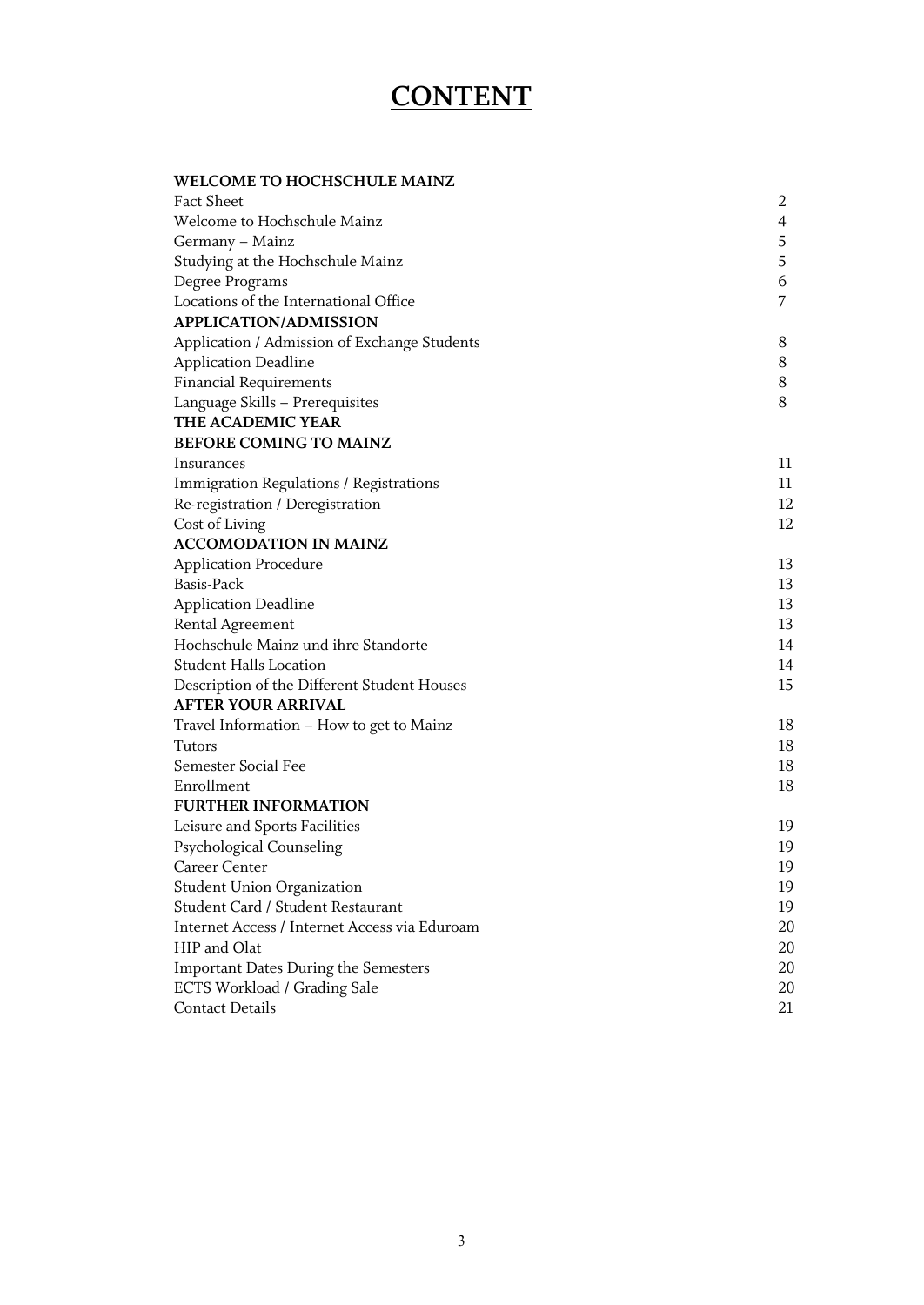### **Welcome to Hochschule Mainz - University of Applied Sciences**

Thank you for being interested in studying at our university. This guide is meant for all international incoming students of Hochschule Mainz, both Bachelor and Master students staying with us one semester or a full academic year either in the framework of an exchange program or as a free mover student.

We warmly recommend you to read this handbook carefully. A lot of information **especially for you** concerning studying and living in Mainz will help you planning your stay here and settle in to our university and the city of Mainz.

We hope that you enjoy your studies at Hochschule Mainz!

### **Your International Office Team**

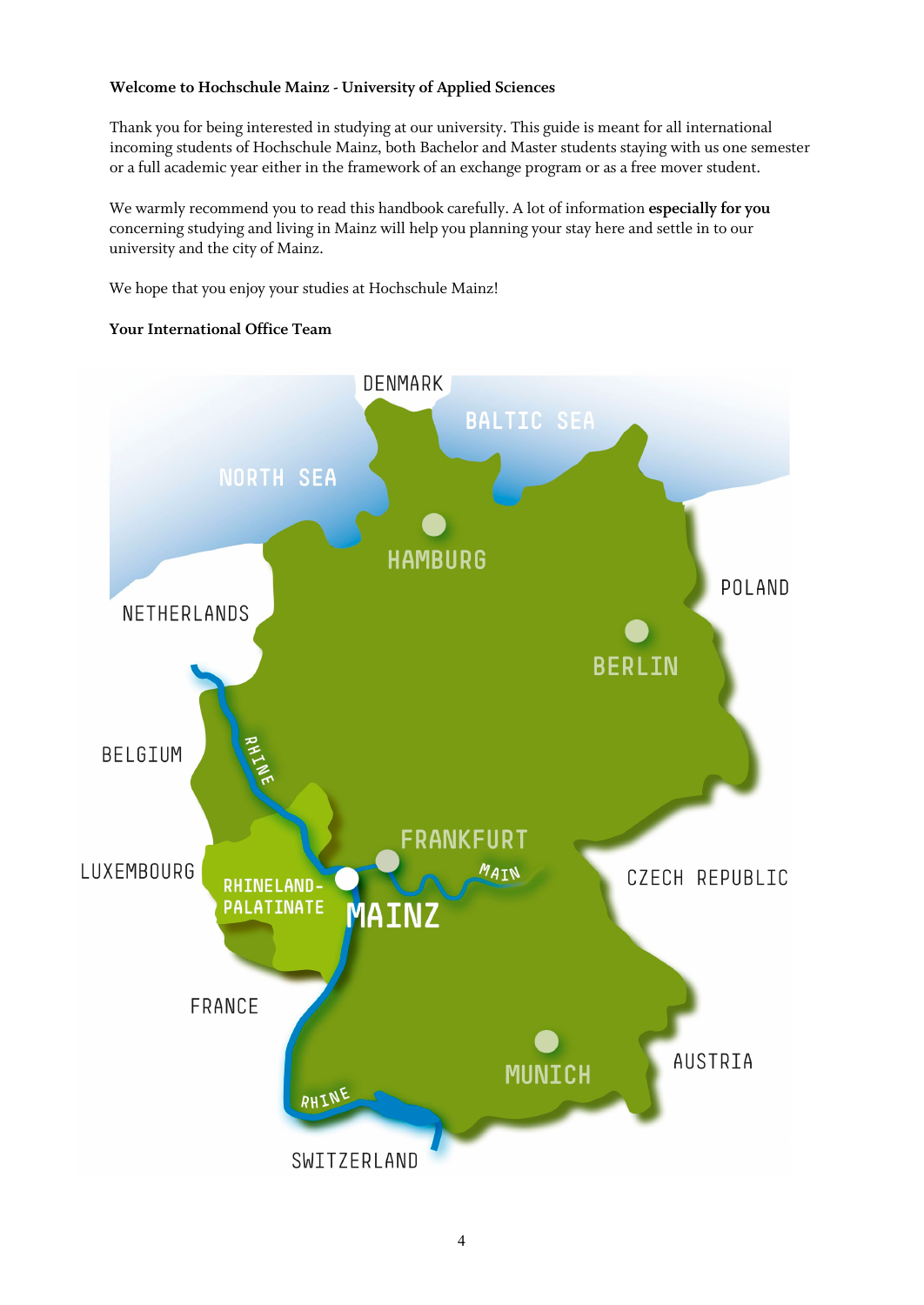### **Germany – Mainz**

The Federal Republic of Germany is composed of 16 federal states. It is located in the centre of Europe and has nine neighboring states. With a population of about 82,500,000 citizens, it is the most highly populated country in the European Union, but according to area size it is the third largest country. As a member of the European Union and NATO Germany is an important place for European and international contacts. Its central position means it serves as a bridge between the countries of Western and Eastern Europe, and as well as between those of Northern and Southern Europe.

Mainz, the capital town of Rhineland-Palatinate [\(www.rlp.de\)](http://www.rlp.de/) with 217,000 inhabitants has an impressive historical past, over 2.000 years old. Mainz has played a central role in German history, the cathedral, seat of the bishop of Mainz, dates back to 975. The city's famous son, Johannes Gutenberg, printed the first bible in 1452.

As the centre of the Rhein-Main region, Mainz is well-known for its friendliness and cosmopolitan outlook, which is best demonstrated during the carnival season. Mainz is also an important economic base for industry (such as IBM and the Schott Glass factory) as well as being a significant media centre (ZDF and Südwestrundfunk radio and television channels are all based in Mainz).

The twin towns of Mainz are Dijon, Longchamps (France), Watford (England), Zagreb (Croatia), Valencia (Spain), Haifa (Israel), Erfurt (Thuringia), Rodeneck (Italy), Baku (Azerbaidzhan) and Louisville (Kentucky, USA).

For further information, please see: <http://www.mainz.de/en/index.php>

### **Studying at the Hochschule Mainz**

The Hochschule Mainz, University of Applied Sciences: a system of clearly structured courses combined with practical usage, which can be mastered in a reasonable and defined time period. With the introduction of the bachelor/master structure in the courses of study, the University has ensured the internationality comparability of its diplomas and it is part of the European Higher Education Area.

For us it is only natural to orientate our teaching internationally. We co-operate with about 120 international partner universities in the entire world. Integrated foreign courses, internationally recognized master's courses, support of study periods abroad and exchange programs for lecturers as well as efforts to intensify the students' language training through foreign language classes all play an important role.

The close contacts, which exist with many enterprises and the practical emphasis in the bachelor thesis, ensure a smooth transfer from student to professional life.

A particular strength of the university teaching staff is that all of them have also had many years professional experience in business or industry. The Mainz University of Applied Sciences puts especial emphasis on closeness to its students. The good rapport between students and university lecturers is promoted by intensive advising, small learning groups, teamwork and many joint projects.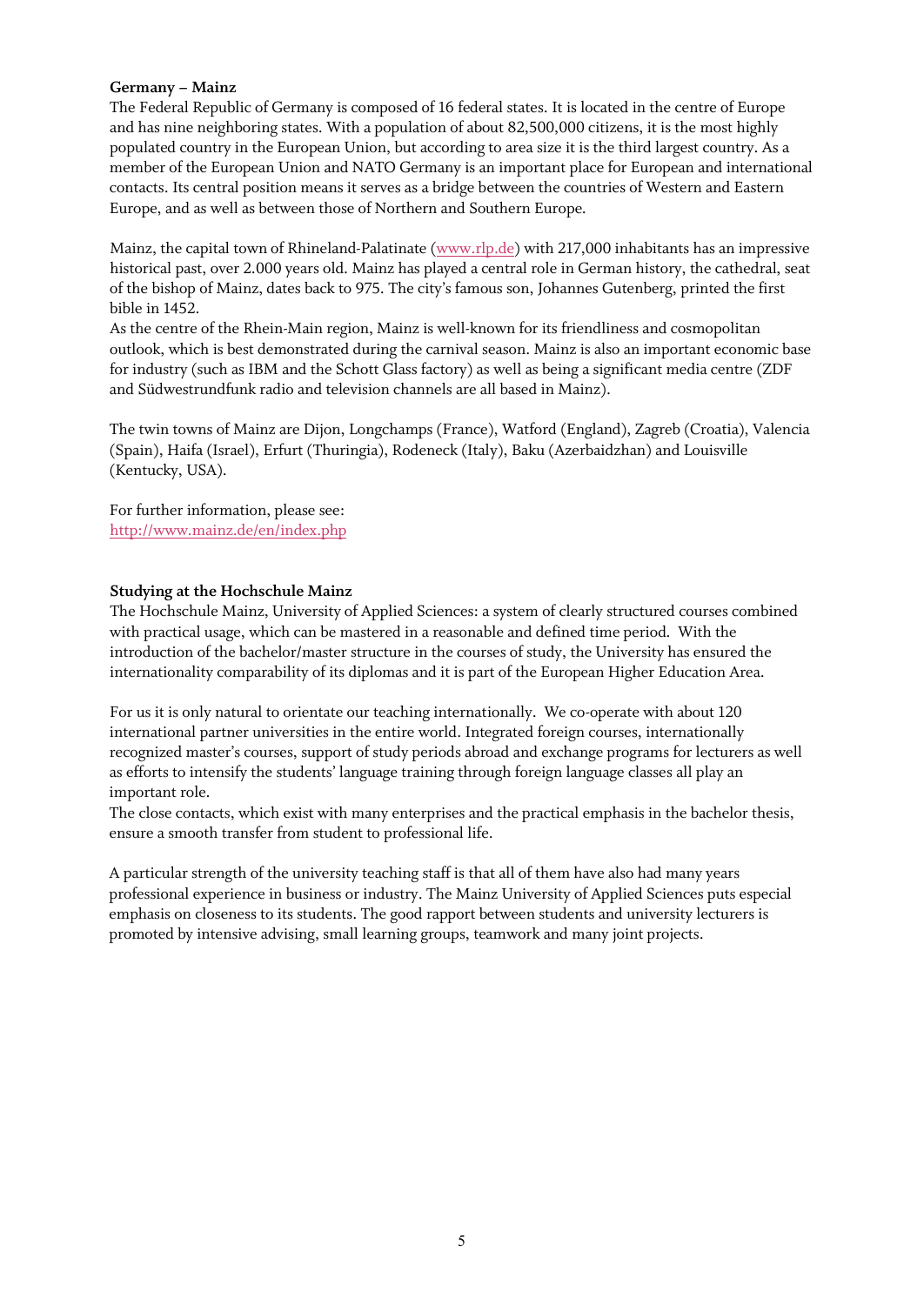### **Degree Programs**

**School of Engineering**

**Architecture** Bachelor in Architecture (B.A.) Part-time Bachelor in Architecture with integrated practical period (B.A.) Master in Architecture "Housing – Existence and Development" (M.A.) **Civil Engineering** Bachelor in Civil Engineering (B.Eng.) Bachelor in International Civil Engineering (B.Eng.) Master in Civil Engineering (M.Eng.) Bachelor in Facility Management (B.Eng.) Master in Facility Management (M.Eng.) Continuing Education part-time Master in Facility Management (M.Eng.) **Geoinformatics and Surveying** Bachelor in Geoinformatics and Surveying (B.Sc.) Master in Geoinformatics and Surveying (M.Sc.), different specializations possible Part-time Master in Geoinformatics (M.Eng.), different specializations possible Continuing Education part-time program in Geoinformatics (Certificate), different specializations

### **School of Design**

**Communication Design** Bachelor in Communication Design (B.A.) Master in Communication Design "Gutenberg Intermedia" (M.A.) **Media Design** Bachelor in Time-based Media (B.A.) Master in Time-based Media (M.A.) **Interior Architecture** Bachelor in Interior Architecture (B.A.) Master in Interior Architecture "Kommunikation im Raum" (M.A.)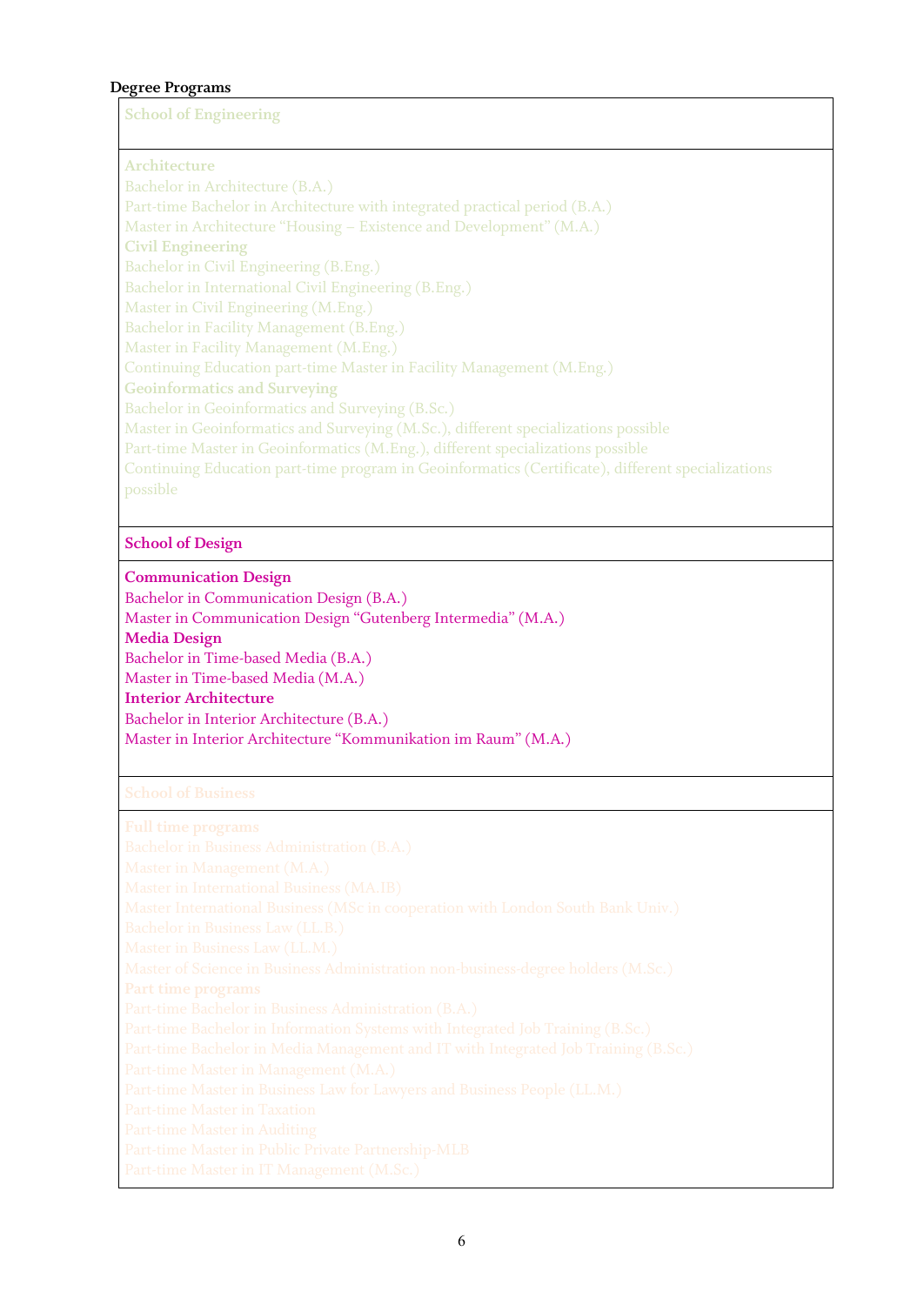### **Our Locations** The University of Applied Sciences Mainz has two main buildings:

**Location Campus:** School of Business Geoinformatics and Surveying Central Administration Lucy-Hillebrand-Str. 2 D-55128 Mainz Tel. +49 (0)6131 628-0

**Location Holzstraße**: School of Engineering and School of Design Holzstraße 36 D-55116 Mainz Tel. +49 (0)6131 628-0

### **International Office Our Team**

Head of International Office Gabriel Belinga Belinga Institutional Coordinator Lucy-Hillebrand-Straße 2 D-55128 Mainz

Tel. +49 (0)6131 628-7361 gabriel.belinga@hs-mainz.de

Ariane Göbel, outgoing students **Erich Weiler, School of Design** Ulla Hueck Christine Schreeb Lucy-Hillebrand-Straße 1 Holzstrasse 36 55128 Mainz 55116 Mainz

### **School of Business School of Design & School of Engineering**

**Sabine Klebig, incoming students** Kathrin Krechel, School of Engineering [Tel.](mailto:erich.weiler@hs-mainz.de) +49 (0)6131 628-7362, -7363 Tel. +49 (0)6131 628 7365, -7376, -7366

[ariane.goebel@hs-mainz.de](mailto:ariane.goebel@hs-mainz.de) erich.weiler@hs-mainz.de [sabine.klebig@hs-mainz.de](mailto:sabine.klebig@hs-mainz.de) kathrin.krechel@hs-mainz.de [ulla.hueck@hs-mainz.de](mailto:ulla.hueck@hs-mainz.de) christine.schreeb@hs-mainz.de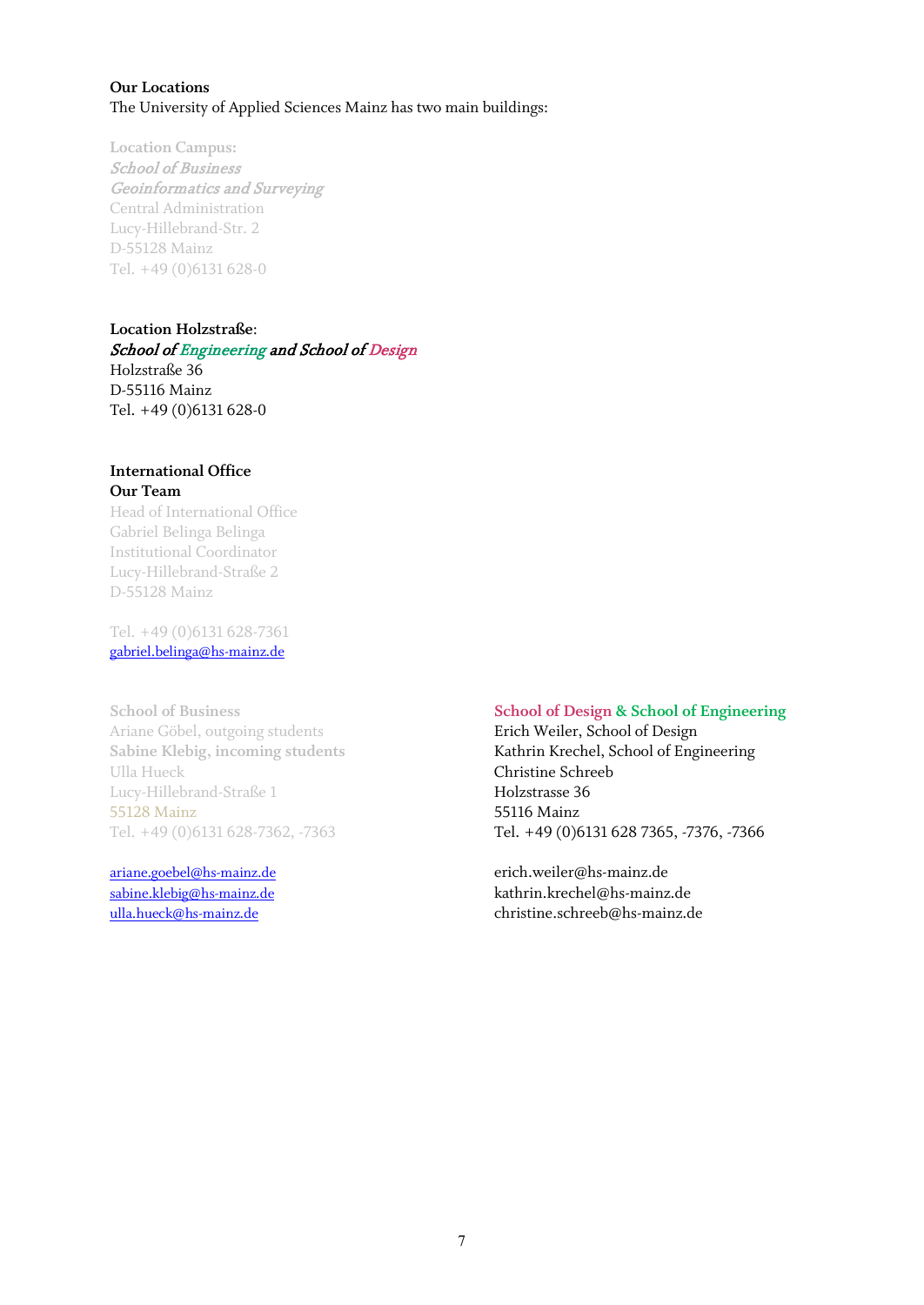The International Office's main tasks are to promote and intensify co-operation agreements with foreign universities, to assist foreign students and teaching staff at the university, and to give advice and help to students and teaching staff at the Hochschule Mainz who wish to study or work abroad.

### **APPLICATION/ADMISSION**

### **Application/Admission of Exchange Students**

First of all your home university has to nominate you as an exchange student to our university. We confirm the nomination via e-mail and kindly ask the students to send us the complete application documents, which are:

- Online-application via the following link, which is accessible until May  $15<sup>th</sup>/\text{Nov } 1<sup>st</sup>$ . Please copy/paste the entire link (both lines): [https://www.service4mobility.com/europe/BewerbungServlet?sprache=en&identifier=MAINZ0](https://www.service4mobility.com/europe/BewerbungServlet?sprache=en&identifier=MAINZ08&kz_bew_art=IN&kz_bew_pers=S&aust_prog=ALL) [8&kz\\_bew\\_art=IN&kz\\_bew\\_pers=S&aust\\_prog=ALL](https://www.service4mobility.com/europe/BewerbungServlet?sprache=en&identifier=MAINZ08&kz_bew_art=IN&kz_bew_pers=S&aust_prog=ALL)
- Subject Nomination Form (signed by your coordinator, refer to the course catalogue)
- Certificate of health insurance (for EU citizen copy of the EHIC)
- Copy of your passport or ID card
- CV in English or German Language
- Portfolio via cloud upload or homepage (dropbox, vimeo etc...)

All exchange students will get an acceptance letter and a learning agreement according to the subject nomination immediately after the deadline.

### **Application Deadline**

 $15<sup>th</sup>$  of May for winter semester (semester 1) 15th of November for summer semester (semester 2)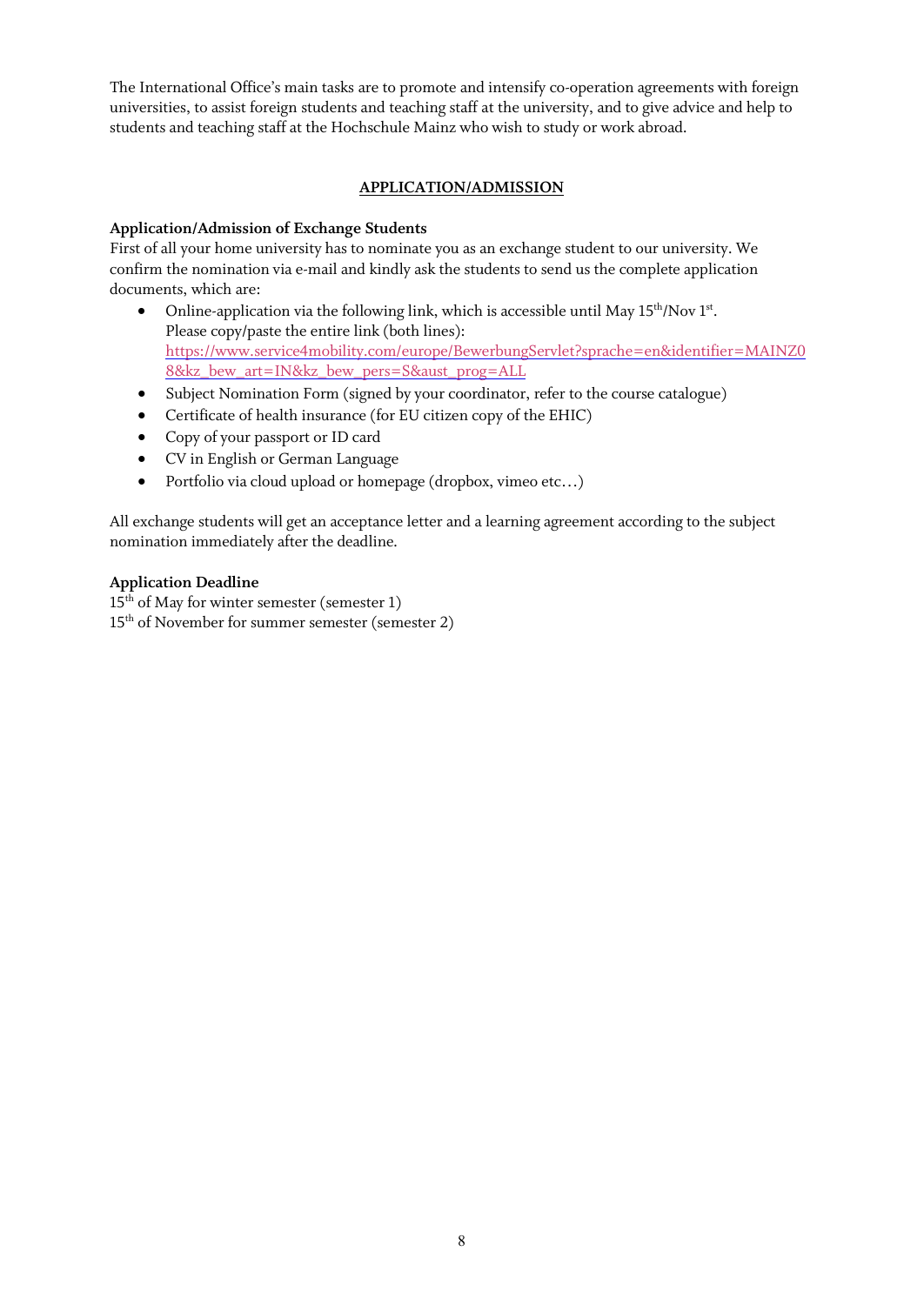Course Selection, Subject Nomination and Learning Agreement

As an exchange student you can choose your individual program from the courses offered by the departments as described in the course catalogue.

Please contact your exchange coordinator to make sure that you comply with any requirements stipulated by your home university, as to which modules you are allowed to take at Hochschule Mainz (course contents, course length, study year etc.).

### **Financial Requirements**

Exchange students coming to study at our university for one semester or one academic year will not have to pay tuition fees. European students normally get an ERASMUS grant from **their home university**. Other exchange students should have already applied for grants etc. in **their home country**. Generally speaking, you must try to ensure that your stay in the Federal Republic is on a financially secure footing before you start your studies. Do not assume that you will be able to finance your studies by being able to work in Germany, because you do not have an automatic right to work for more than three months a year (90 days full time or 180 days part time) and you may not be able to find or keep a job.

Non-EU students normally must show that their income is secured. A financial statement is required and could be:

- scholarship, grant...
- a blocked account with max.  $861 \text{ } \infty$  /month at your disposal \*
- a declaration of commitment

For further information please contact the German Embassy or consulate in your home country or: <https://www.auswaertiges-amt.de/de/service/visa-und-aufenthalt/visabestimmungen-allgemein> or [http://www.internationale](http://www.internationale-studierende.de/en/prepare_your_studies/entry_into_germany/proof_of_financing/)[studierende.de/en/prepare\\_your\\_studies/entry\\_into\\_germany/proof\\_of\\_financing/](http://www.internationale-studierende.de/en/prepare_your_studies/entry_into_germany/proof_of_financing/)

\* You can open a blocked account with many banks. The easiest way to do this is via the Internet. Here are some suggestions: <https://www.fintiba.com/de/>

<https://www.expatrio.com/blocked-account>

### **Language Skills – Prerequisites**

Those exchange students who do not speak German can put together their study program with courses offered in English or accompanied by tutors. Please make sure that your English language skills are good enough to be able to follow lectures, present your work and write theses and examinations in English. Moreover, we recommend Bachelor students to have acquired language skills, which correspond to level B2 and Master students level B2-C1 of the Common European Framework of Reference for Languages. We do not require our exchange students to submit any language examinations such as the TOEFL test.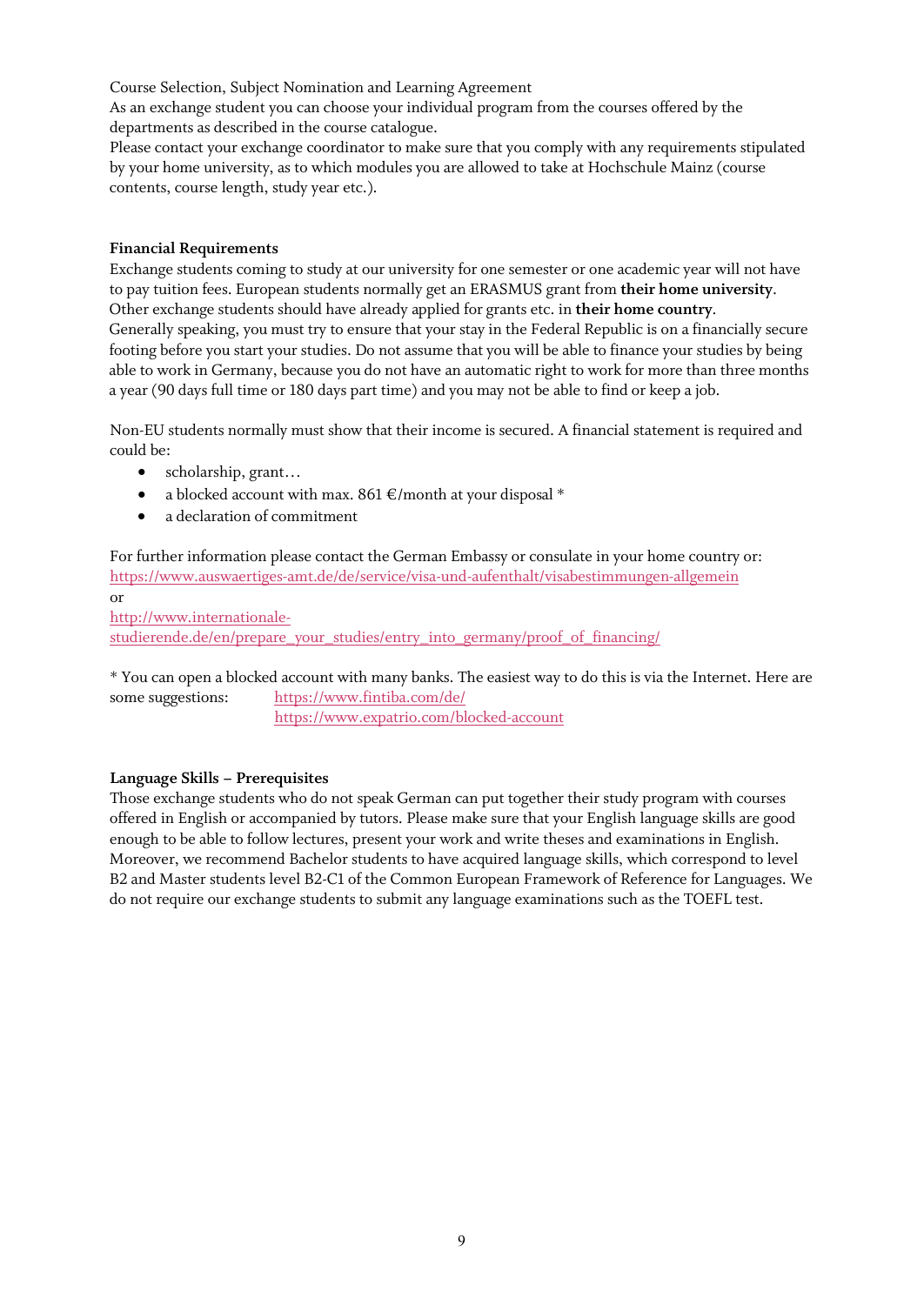### **THE ACADEMIC YEAR**

The academic year is divided into two semesters at the HS Mainz, University of Applied Sciences:

### **Semester 1** – **WINTER SEMESTER 2022/2023**

Start of semester: September 2022 End of semester: January 2023

### **Semester 2 – SUMMER SEMESTER 2023**

| Start of semester: | March 2023       |
|--------------------|------------------|
| End of semester:   | <b>July 2023</b> |

### **Study Periods**

Study periods are different from semester dates:

### **Semester 1 – WINTER SEMESTER 2022/2023\* Classes begin: September 2022 Classes end: end of January 2023 (including examination period, exceptions possible) Orientation: September 2022 Christmas break: December 24, 2022 to January 01, 2023**

### **Semester 2 – SUMMER SEMESTER 2023\***

**Classes begin: Beginning of March 2023 Classes end: end of July 2023 (including examination period, exceptions possible) Orientation: March 2023 \***Subject to alterations

### **Semester Break**

Students studying the whole academic year from October to July will have a 6-weeks-break between end of January and middle of March. Students studying the whole academic year from March to January will have a 10-week-break between middle of July and end of September.

### **Public Holidays in Germany**

|                     | 2022/2023             |
|---------------------|-----------------------|
| Day of German Unity | 03.10.2022            |
| All Saint's Day     | 01.11.2022            |
| Christmas           | 25./26.12.2022        |
| New Year's Day      | 01.01.2023            |
| Easter              | $03.04. - 06.04.2023$ |
| Labour Day          | 01.05.2023            |
| Ascension           | 18.05.2023            |
| Whitsun             | 30.05. - 07.06.2023   |
| Corpus Christi      | 08.06.2023            |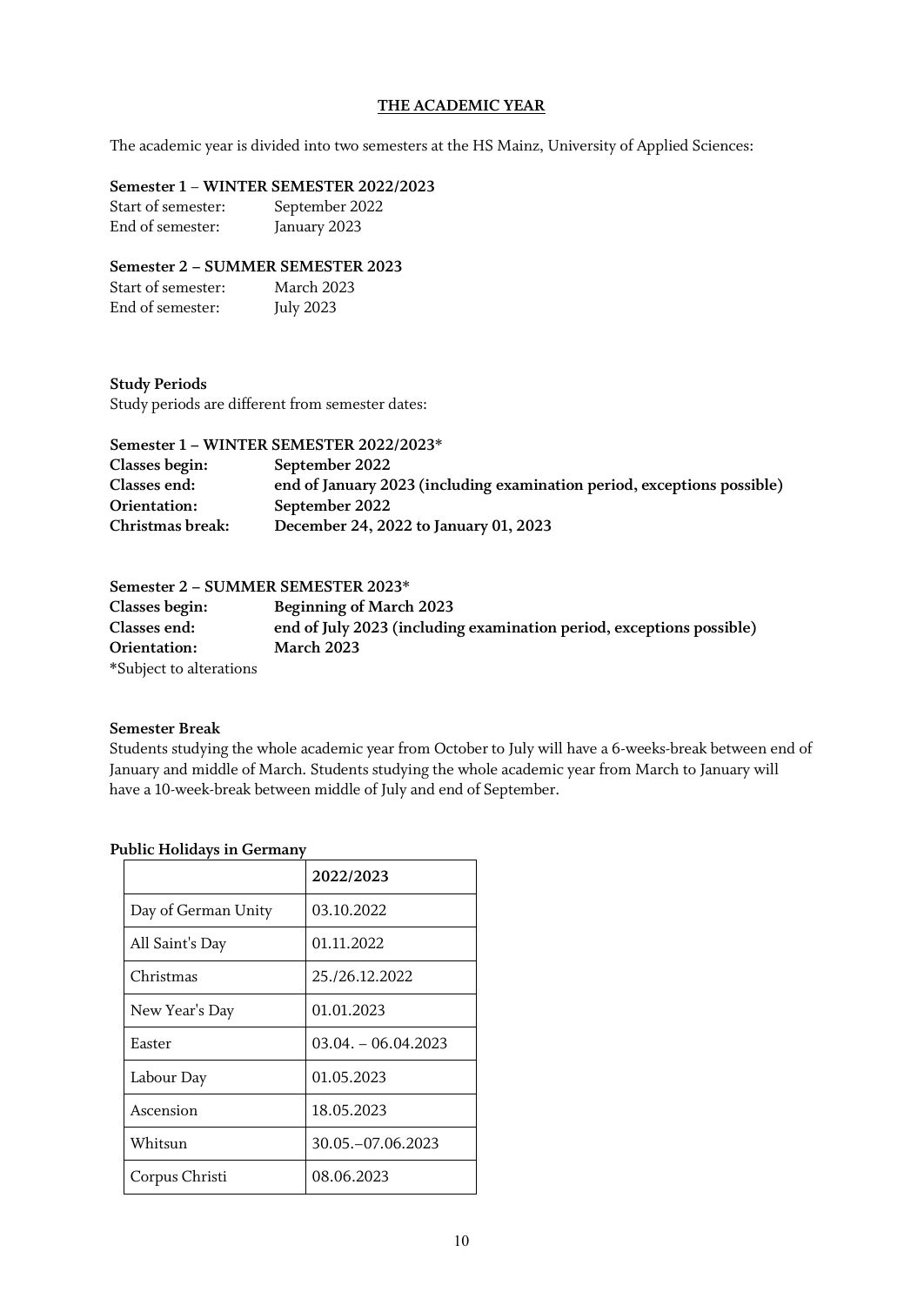### **BEFORE COMING TO MAINZ**

If you are planning to come and study in Germany, you should start your preparations at least one year in advance, because a successful stay is often only possible if it has been properly planned. You will need to use your own initiative and be persistent. Apply in good time to the contact addresses and persons to ensure you fulfill all admission requirements to be able to study at the HS Mainz.

## **Insurances**

### Health Insurance

If you wish to study in Germany, you need health insurance. **Without proof of health insurance coverage, you cannot be enrolled at Hochschule Mainz.**

With some countries, such as members of the **European Union** and the European Economic Area, Germany has a social security agreement. As long as you have public health insurance at home you can get this insurance coverage approved by a public health insurance company in Germany. But make sure you clarify at home which documents you will need to take with you! For students this is usually a European health insurance card (EHIC).

**All other foreign students** also need health insurance. We strongly recommend taking out German health insurance (about 105€ per month).

Basically, up until you are 30 years old or until your 14th semester of study you must have compulsory health insurance.

Some private health insurances from other countries may also be recognized in Germany. Such an insurance needs an **unlimited** coverage for medical treatment. Please note, that only English or German contract copies will be accepted. You should clarify the exact details with your insurance. It is possible that your insurance will not cover all costs in Germany. Before you enter the country make sure you know exactly what services you are entitled to in Germany. If your private health insurance is recognized, then for the purpose of your enrollment at university you will need confirmation that you are exempt from taking out public health insurance. But be aware that for the duration of your studies you cannot change to public health insurance!

### More information:

<https://www.aok.de/pk/rps/aok-studenten-service/> [http://www.internationale](http://www.internationale-studierende.de/en/prepare_your_studies/entry_into_germany/health_insurance)[studierende.de/en/prepare\\_your\\_studies/entry\\_into\\_germany/health\\_insurance](http://www.internationale-studierende.de/en/prepare_your_studies/entry_into_germany/health_insurance)

### **Accident Insurance**

All registered students at the HS Mainz are covered by **compulsory accident insurance** for any accidents, which may occur at the university or on their way to or from it.

### **Liability Insurance**

You are not covered in the event of being personally responsible for accidents or damage caused. As the responsible party you are then personally liable. To cover such cases, it is recommended that you take out a **third-party accident and liability insurance.**

### **Immigration Regulations/Registration**

### **Foreign Students from EU Countries**

Foreign students from EU countries are allowed to **enter** the Federal Republic of Germany without any particular formalities. However, if you plan to **stay** in Germany for more than three months, you must apply for a residence permit at the ,Bürgeramt der Stadt Mainz' (public administration office responsible for foreigners). The following items are required:

- A passport or an identity card valid
- Accommodation provider certificate Application form of registration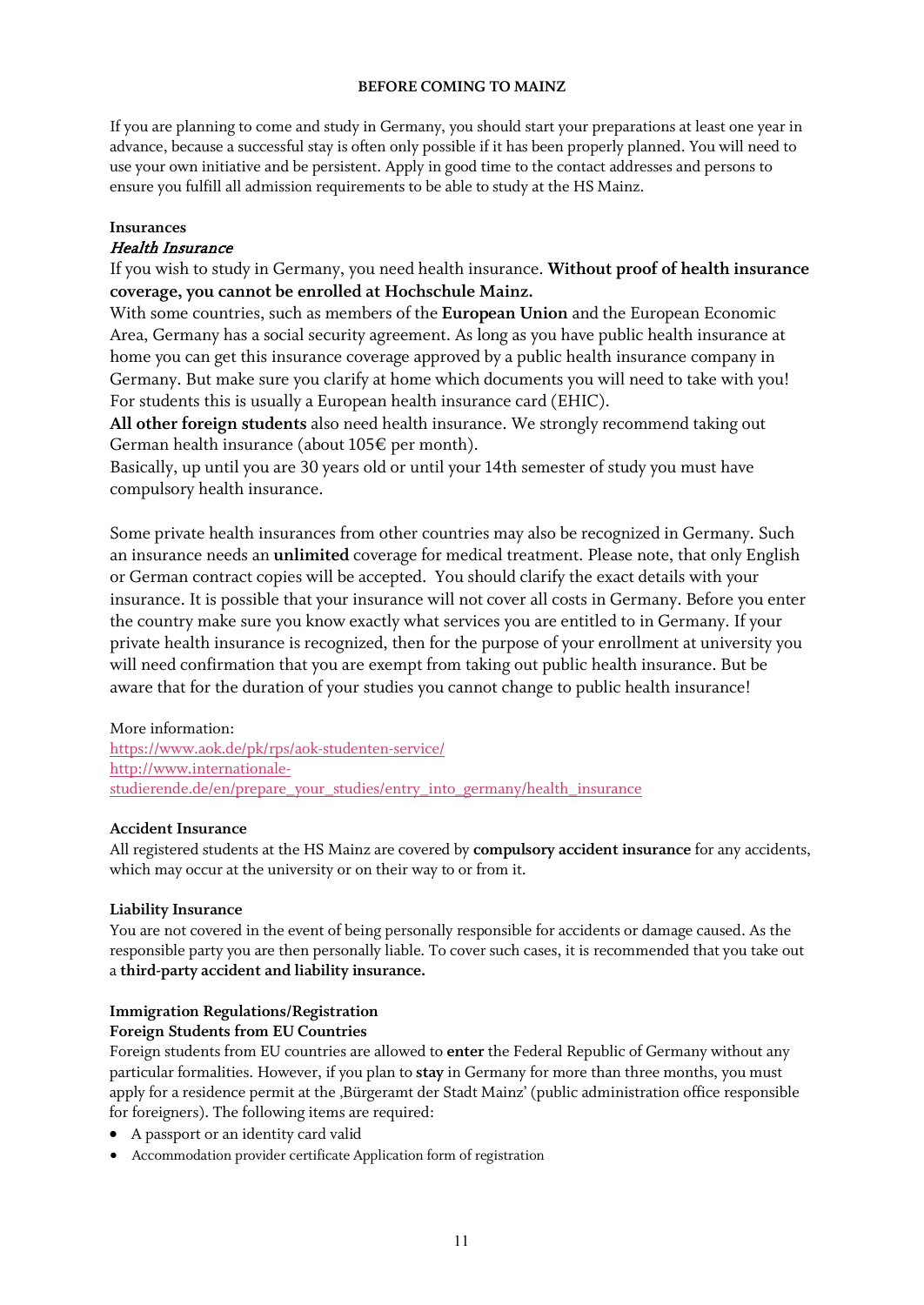You need the residence permit for opening a bank account in Germany or for the German tax card, a document that is necessary in case you try to find a job. In addition to their studies, foreign students are allowed to work for up to 90 days (full time) or 180 days (part time) a year without requiring a work permit.

### **Foreign Students from Non-EU Countries**

Regulations for foreign students studying in the Federal Republic of Germany are subject to the laws for foreigners. Please inform yourself and apply to the German Embassy in your home country about current regulations concerning **entry** and **residence** for the Federal Republic of Germany. To enter the country, you will certainly require a valid passport with visa or a residence permit for students. To apply for this, we will send you an invitation letter from our university. A tourist or visitors visa is not sufficient. You also must apply for a resident permit at the ,Bürgeramt der Stadt Mainz" (foreign office) after your arrival. **A registration certificate is required** for extending your visa and opening a bank account. Registrations will be carried out in the introductory week.

### **IMPORTANT:**

Generally speaking, all non-EU foreigners*require a visa* for stays in Germany. A visa is not required for visits of up to 90 days in an 180day period for nationals of those countries for which the European Community has abolished the visa requirement. As your stay is in any case longer than 90 days, your visa will have to be prolonged.

For this we do need to arrange an appointment with the foreign office in Mainz. The prolongation appointment may normally be granted within two months after arrival, but this cannot be guaranteed. This means, once a tourist visa is expired, you cannot leave the country for a weekend trip (e.g to Paris, Rome…). Details, for which countries the visa regulations have been abolished, can be found here:

### <https://www.auswaertiges-amt.de/en/visa-service/visabestimmungen-node>

### **Re-registration/Deregistration**

This applies to all international exchange students: If you move house during your stay, you are required to re-register your new home at the local registration office, i.e. you must register your new address. On leaving Germany when you have finished your studies you must deregister yourself at the local registration office.

### **Cost of Living**

Cost of living depends on your personal expenses. The minimum budget for living and studying in Mainz is about 850-900 $\epsilon$  per month. The following expenses have to be taken into account:

| Rent:                    | 300 to 400 $\in$ per month                                                        |
|--------------------------|-----------------------------------------------------------------------------------|
| <b>Broadcasting Fee:</b> | $18,36 \in \text{per month}$                                                      |
|                          | (Broadcasting Contribution Fee is to be paid three months at a time)              |
| Food:                    | lunch at the student restaurant costs between 3 and 5 $\in$                       |
| Copies:                  | $40 \in$ per semester                                                             |
| Books:                   | depending on the courses (100 to 200 $\in$ per semester)                          |
| Social semester fee:     | ca. 340 $\in$                                                                     |
|                          | (Includes the public transport for the whole semester and other student benefits) |
|                          | Excursions and events: about 60 $\epsilon$ per semester                           |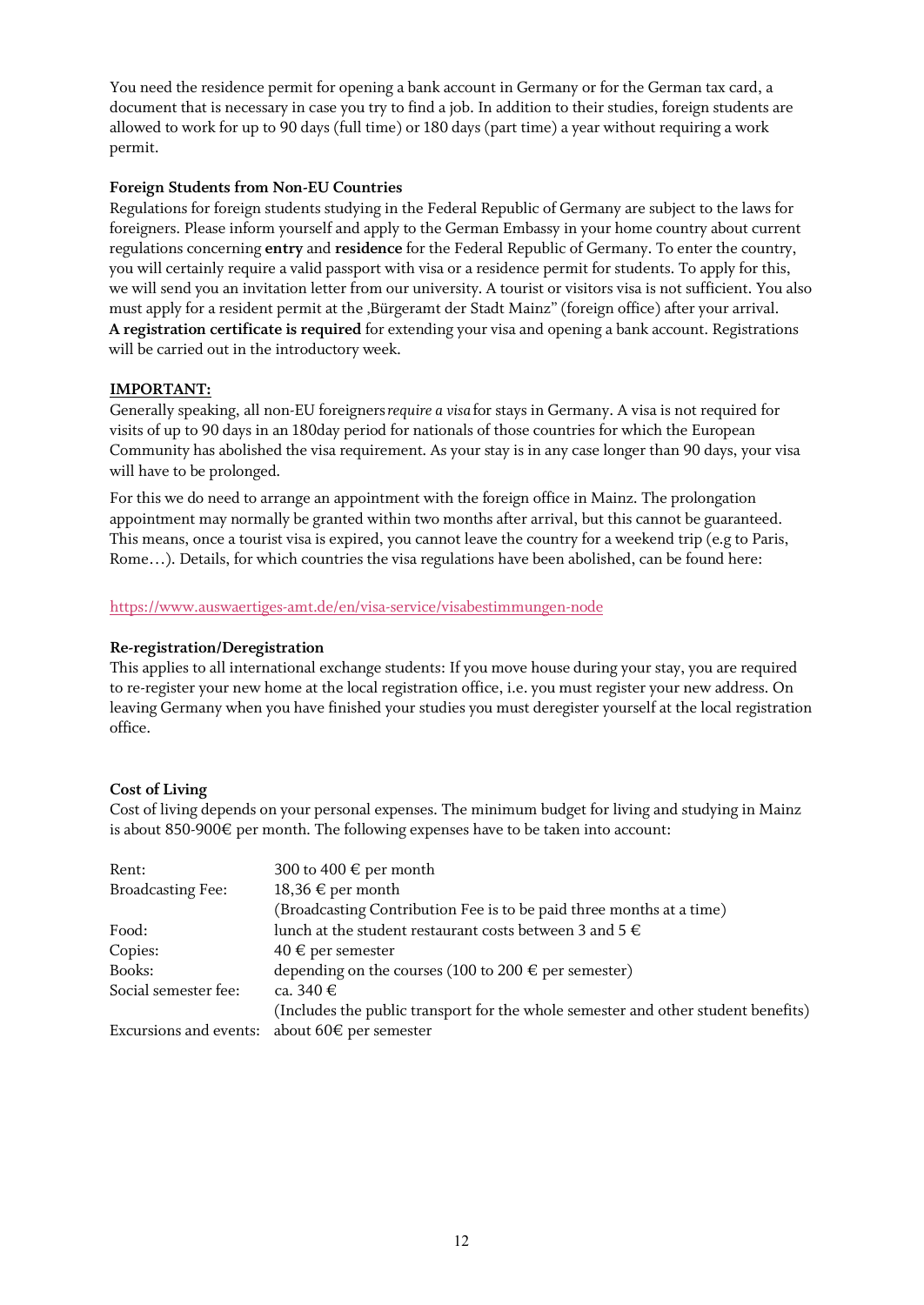### **ACCOMMODATION IN MAINZ**

In principle, you may apply to stay at any one of the residential accommodation units. A map showing where the different residences are situated is available here: **Accommodation Overview**

However, as there are not always enough rooms available in sufficient quantity, we advise you to prioritize your requests (e.g. Inter II 1., K3 2., Wallstraße 3, etc.). The Student Services will do its best to meet your requirements, but we hope you realize that it is not always possible for everyone to be allocated their first choice.

Please find the description on page 15-17.

### **Application Procedure**

If you would like to apply for accommodation in a student residence, you have to apply **pro-actively** and **directly** to the Student Services ('*Studierendenwerk*') in Mainz. o enrolment or acceptance by HS Mainz is required for the hall of residence application. Application has to be done online:

### **<https://www.studierendenwerk-mainz.de/wohnen>**

### **Responsible for Accommodation:**

Studierendenwerk Mainz Wohnraumverwaltung Staudinger Weg 21 55128 Mainz Germany

Tel. +49 (0)6131 392 4982 Fax +49 (0)6131 392 4734 **E-mail:** [wohnen@studierendenwerk-mainz.de](mailto:wohnen@studierendenwerk-mainz.de)

### **Basis-Pack**

There are no bedclothes, pillows or kitchenware in the rooms of the residential accommodation. You can either bring these things with you or buy a "Basis-Pack" provided by the Student Services. You will get more information via email from the Student Services once your accommodation is booked.

### **Application Deadline**

Please fill in the online application form **by 15th of July at the latest (for the winter semester)** or **15th of January (for the summer semester).**

Applications will be dealt with as they arrive, so the earlier you send your application form in, the more chance you have of getting the room you want.

### **Rental Agreement**

You will receive a rental agreement from the Studierendenwerk (Student Service), as a rule per e-mail at the end of July/January. The agreements are concluded for a full semester. In the winter semester the rental agreements cover a period from September to February and in the summer semester from March to August. A so-called holiday rental in February or August is possible; details on this can be obtained from the Student Service.

The rental agreement must be **signed and returned** to the Student Service within the period stated! This is important, otherwise the rental agreement will not come into effect and the room will be rented to someone else. **This rental agreement is binding.**

Please inform the Student Service about any changes of your e-mail address.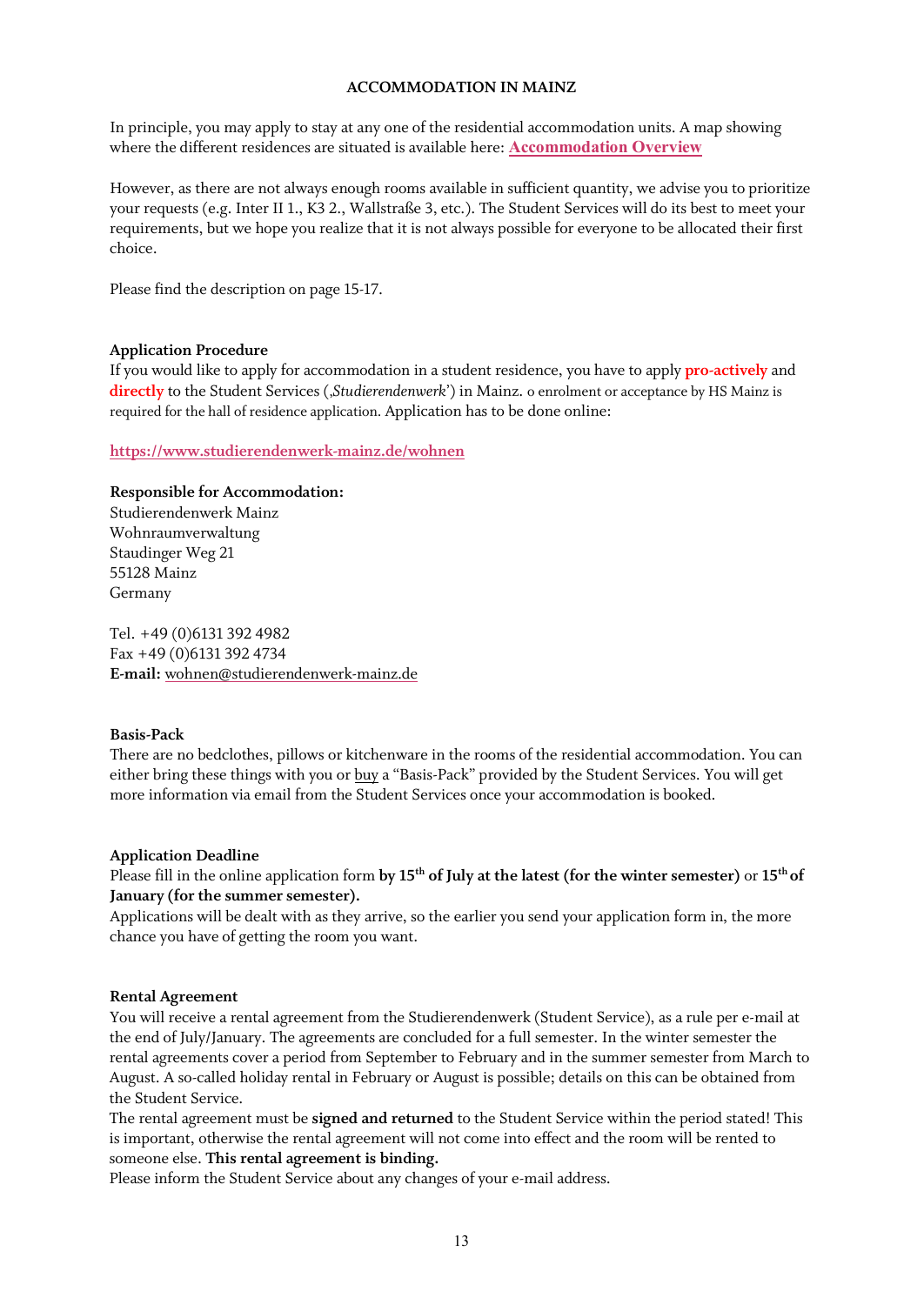

### **Student Halls Location**

Inter II Münchfeld Hechtsheim Weisenau Wallstraße Oberstadt K3 Binger Schlag Kisselberg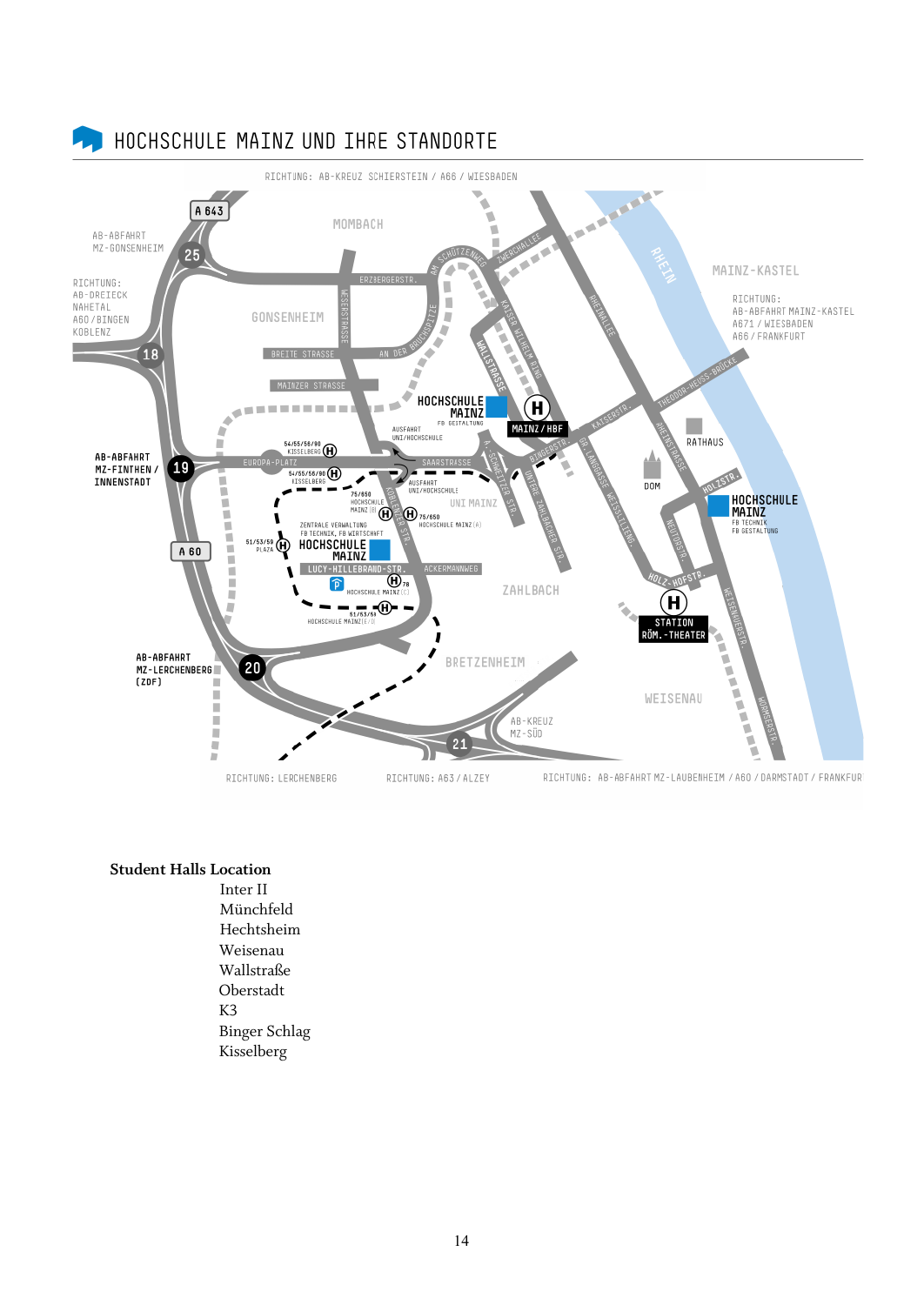| Description of the Different Student Houses |  |  |  |  |
|---------------------------------------------|--|--|--|--|
|---------------------------------------------|--|--|--|--|

| <b>Student house</b> | Year             | Location                                                                                                                                                                         | No.<br>Of<br>beds | Size/<br>Price                                                                                                                                                                | <b>Facilities</b>                                                                                                                                                                                                                                                                                                                                                                                                                 |
|----------------------|------------------|----------------------------------------------------------------------------------------------------------------------------------------------------------------------------------|-------------------|-------------------------------------------------------------------------------------------------------------------------------------------------------------------------------|-----------------------------------------------------------------------------------------------------------------------------------------------------------------------------------------------------------------------------------------------------------------------------------------------------------------------------------------------------------------------------------------------------------------------------------|
| <b>Inter II</b>      | $2011 -$<br>2013 | Jakob-Welder Weg 36 - 40<br><b>55128 Mainz</b><br>On the university campus<br>HS Campus 10 min walk<br>HS Holzstraße: ca. 20 - 25 min                                            | 523               | SR ca. 13 m <sup>2</sup><br>€ 346,00<br>SA ca. 17 m <sup>2</sup><br>€ 361,00<br>DA ca. 30 m <sup>2</sup><br>€ 622,00 - 722,00<br>DAM* ca. 40 m <sup>2</sup><br>€ 702,00       | SR:<br>$\bm{a}$<br>SA:<br>$\begin{picture}(220,20) \put(0,0){\line(1,0){15}} \put(15,0){\line(1,0){15}} \put(15,0){\line(1,0){15}} \put(15,0){\line(1,0){15}} \put(15,0){\line(1,0){15}} \put(15,0){\line(1,0){15}} \put(15,0){\line(1,0){15}} \put(15,0){\line(1,0){15}} \put(15,0){\line(1,0){15}} \put(15,0){\line(1,0){15}} \put(15,0){\line(1,0){15}} \put(15,0){\line($<br>$\mathbf{G}$<br>$\, a \,$<br>DR:<br>$\mathbf{r}$ |
| Münchfeld            | 2010             | Franz-Werfel Str. 9<br><b>55122 Mainz</b><br>Uni Campus ca. 7 min walk<br>HS Campus ca. 15 min walk<br>HS Holzstraße ca. 20 - 25 min<br>walk<br>- every room with own bathroom - | 100               | SR ca. 17 m <sup>2</sup><br>€ 351,00<br>SR in 4 shared<br>units ca. 18 m <sup>2</sup><br>€ 381,00                                                                             | SR:<br>$\frac{1}{2}$<br>$\odot$<br>$^{\textregistered}$<br>$4-SU:$<br>@<br>$\mathbb{G}_{2}$                                                                                                                                                                                                                                                                                                                                       |
| Hechtsheim           | 1992             | Generaloberst-Beck-Str. 4-14<br><b>55129 Mainz</b><br>Close to the University clinical<br>centre<br>Uni: Bus & Tram ca. 15 - 20<br>$\min$<br>HS Holzstraße: ca. 10 min           | 672               | SR in shared units<br>ca. 20 m <sup>2</sup> , room ca.<br>10 <sup>m²</sup><br>2 units shared<br>€ 320,00 - 350,00<br>3 units shared<br>€ 312,00<br>4 units shared<br>€ 320,00 | <b>JEL</b><br>2,3,4-SU:<br>$\frac{1}{2}$<br>I<br>$\mathbf{G}_2$<br>@                                                                                                                                                                                                                                                                                                                                                              |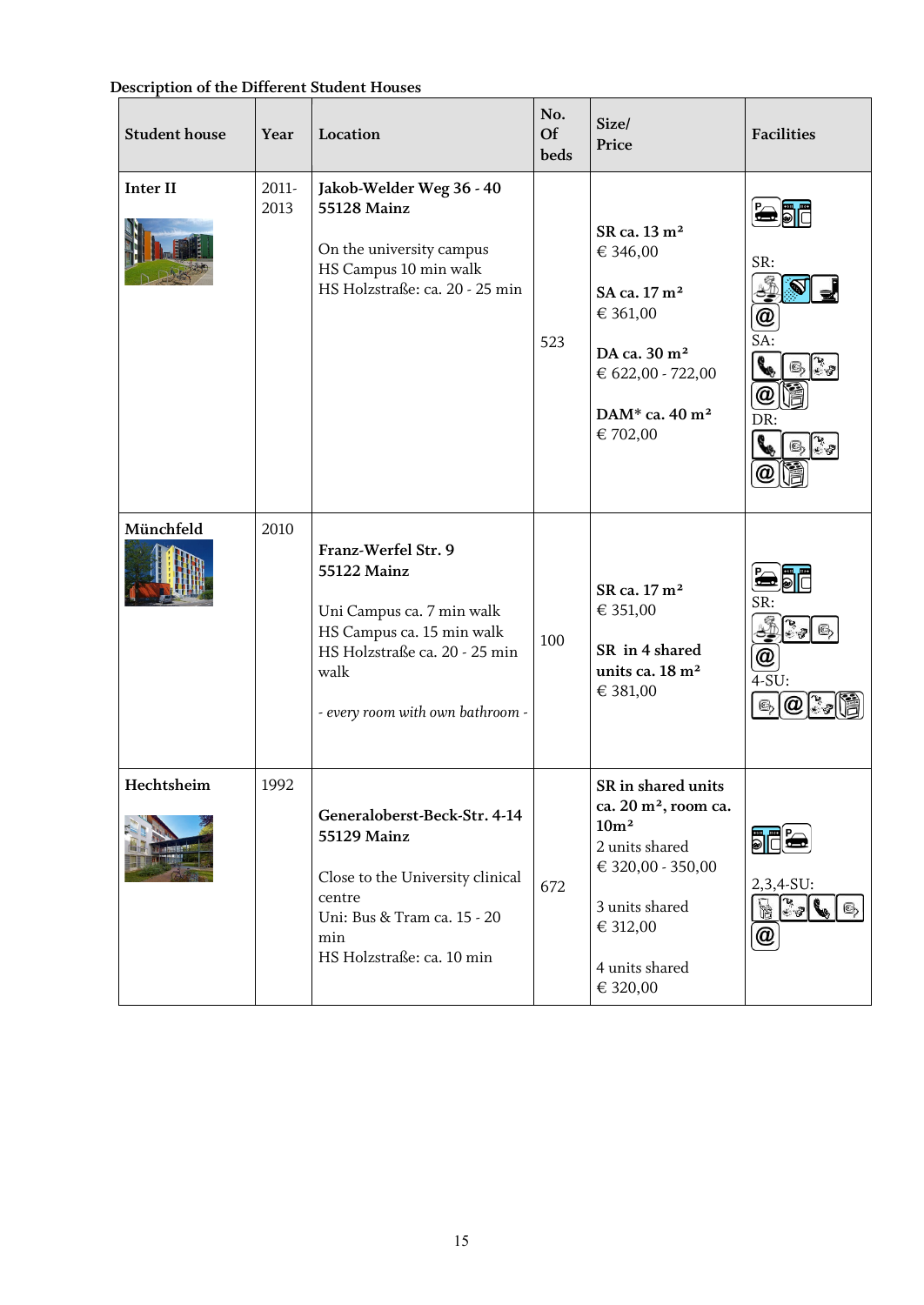| K <sub>3</sub>       | 2010 | Lucy-Hillebrand-Str. 4-18<br>55128 Mainz<br>On the HS Campus<br>Uni: bus ca. 5 min, ca. 10 min<br>walk<br>HS Holzstraße: ca. 20 min                                  | 481 | SA ca. 27 m <sup>2</sup><br>€ 407,00 - 417,00<br>SA+balcony ca.<br>27m <sup>2</sup><br>€ 427,00<br>SR in 4 units shared<br>ca. 27 m <sup>2</sup><br>€ 407,00 - € 417,00<br>SR in 4 units<br>shared+balcony/<br>duplex ca. 27 m <sup>2</sup><br>€ 417,00 | <b>E E</b><br>SA:<br>C<br>$4-SU:$<br>国                                                                                                 |
|----------------------|------|----------------------------------------------------------------------------------------------------------------------------------------------------------------------|-----|---------------------------------------------------------------------------------------------------------------------------------------------------------------------------------------------------------------------------------------------------------|----------------------------------------------------------------------------------------------------------------------------------------|
| Wallstraße           | 2008 | Wallstraße 90-94<br>55122 Mainz<br>Uni/HS Campus: by bike ca. 6<br>min; bus ca. 15 min; car 3 min<br>HS Holzstraße: ca. 15 min                                       | 437 | SA ca. 20 m <sup>2</sup><br>€ 363,00<br>SA ca. 22m <sup>2</sup><br>€ 373,00<br>SA ca. 25m <sup>2</sup><br>€ 393,00                                                                                                                                      | SA:<br>$\begin{bmatrix} \mathbf{r}^* \\ \mathbf{r}^* \\ \mathbf{r}^* \end{bmatrix}$<br>52<br>$\mathbb{C}$<br>$^\text{\textregistered}$ |
| Oberstadt            | 2006 | Am Rodelberg 53-55<br><b>55131 Mainz</b><br>Close to the University clinical<br>centre<br>Uni/ HS Campus: Bus & Tram<br>ca. 15 - 20 min<br>HS Holzstraße: ca. 10 min | 294 | SA ca. 20 m <sup>2</sup><br>€ 354,00<br>SA ca. 24m <sup>2</sup><br>€ 362,00<br>SR in 2 units shared<br>ca. 14-18 m <sup>2</sup><br>ca. € 316 - 344,00                                                                                                   | SA:<br>$\frac{1}{2}$<br>B<br>@                                                                                                         |
| Weisenau             | 1990 | Max-Hufschmidt-Straße 13-<br>17<br><b>55130 Mainz</b><br>Uni/ HS Campus: Bus ca. 30<br>min;<br>Car 7 min<br>HS Holzstraße: ca. 10 min                                | 500 | SA ca. 19 m <sup>2</sup><br>€ 324,00<br>DA ca. 34 m <sup>2</sup><br>€ 582,00                                                                                                                                                                            | SA/DA:<br>$\begin{bmatrix} k \\ k \end{bmatrix}$<br>T.<br>$\epsilon$<br>$\mathbf{G}_b$<br>@                                            |
| <b>Binger Schlag</b> | 2012 | Goßlerweg 1<br><b>55122 Mainz</b><br>Close to the University, Central<br>station and city<br>Uni & HS: Bus ca. 2-5 min<br>HS Holzstraße Bus ca. 15 min               | 395 | SA ca. 17-20 m <sup>2</sup><br>€ 351,00 - 386,00<br>SR in 2 units shared<br>ca. 14m <sup>2</sup><br>€ 321,00                                                                                                                                            | <b>EF</b><br>$\bm{a}$<br>$2-SU$<br>$\circledcirc$                                                                                      |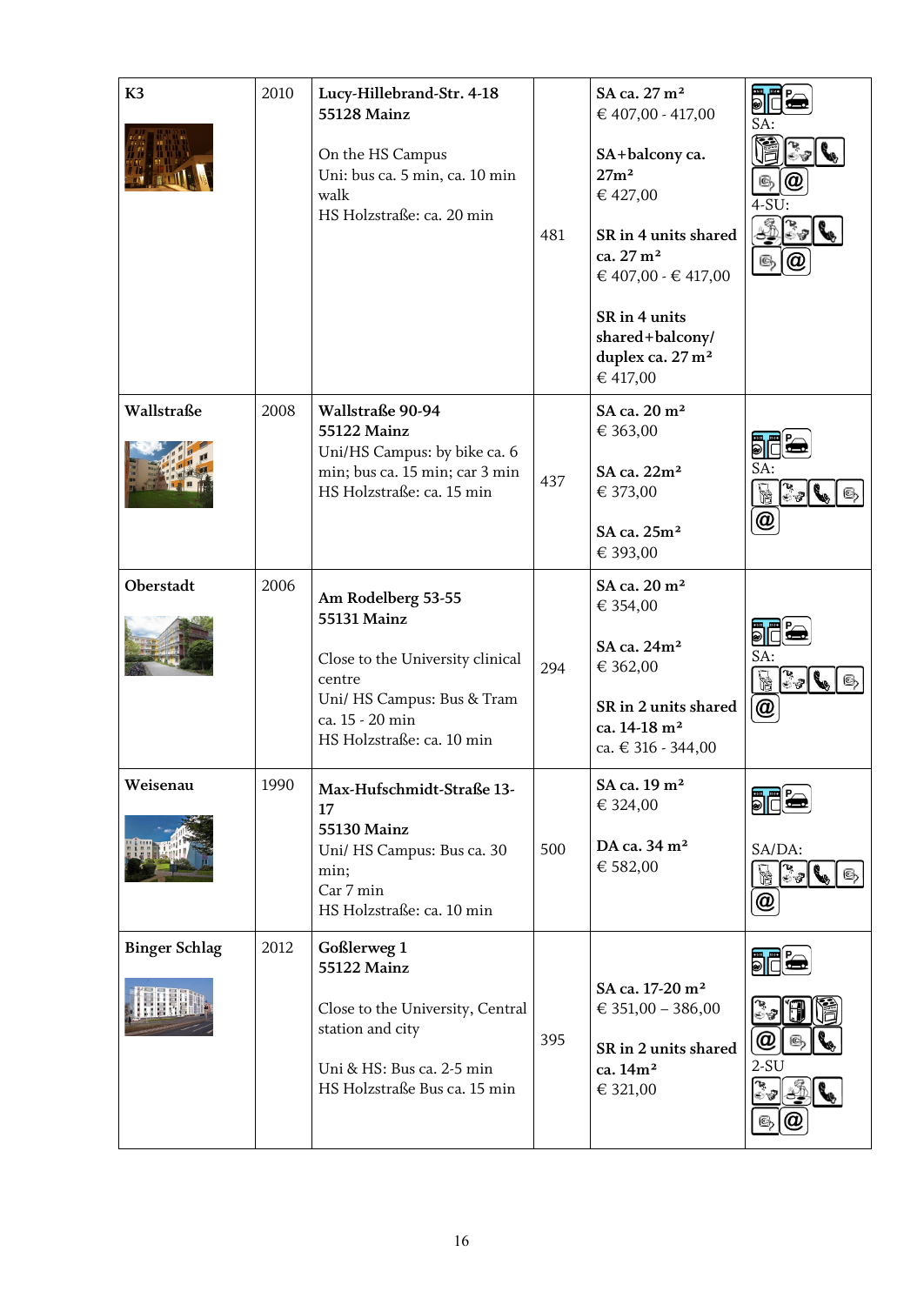| Kisselberg              | 2013 | Isaac-Fulda-Allee 4, 4a, 4b<br>55131 Mainz                                                                                 |      | SA ca. $15 - 27$ m <sup>2</sup><br>€ 365,00 - 425,00 |        |
|-------------------------|------|----------------------------------------------------------------------------------------------------------------------------|------|------------------------------------------------------|--------|
|                         |      | Directly located between<br>University- and HS campus.<br>Uni & HS: ca. 5 min walk<br>HS Holzstraße: ca. 20-25 min<br>walk | 792  | SR in 4 units shared<br>ca. $19m2$<br>€ 355,00       | 4er-SU |
| Total beds in all dorms |      |                                                                                                                            | 4194 |                                                      |        |

## **Legend**

| <b>SR</b> | Single room            |                  | Refigerator                                                      |
|-----------|------------------------|------------------|------------------------------------------------------------------|
| <b>SA</b> | Single apartment       |                  | Kitchenette (with 2 hot<br>plates, 1 refrigerator,<br>cupboards) |
| DR        | Double room            |                  | Basin with hot and cold<br>water                                 |
| DA        | Double apartment       |                  | <b>Telephone connection</b>                                      |
|           | <b>Shared kitchen</b>  | Ch               | <b>Cable TV connection</b>                                       |
|           | <b>Shared showers</b>  | $\boldsymbol{a}$ | Internet connection                                              |
|           | <b>Shared toilets</b>  |                  | Parking places (Price)                                           |
|           | Bathroom (with shower) |                  | Washing machines and<br>dryers in the dorm                       |

### **Basic facilities in every room:**

1 Wardrobe, 1 Shelf, 1 Bed, 1 Chair, 1 Table, 1 Office chair

### **Please note, those items are not provided:**

Bed linen (Blanket, Pillow, Bedcovers) Towels, Dishes, Cooking pots

*Alternatively, we do offer you a SIS Pack after you signed the contract. – A basis equipment of the room. You can order it and we deliver it to your room before your arrival.*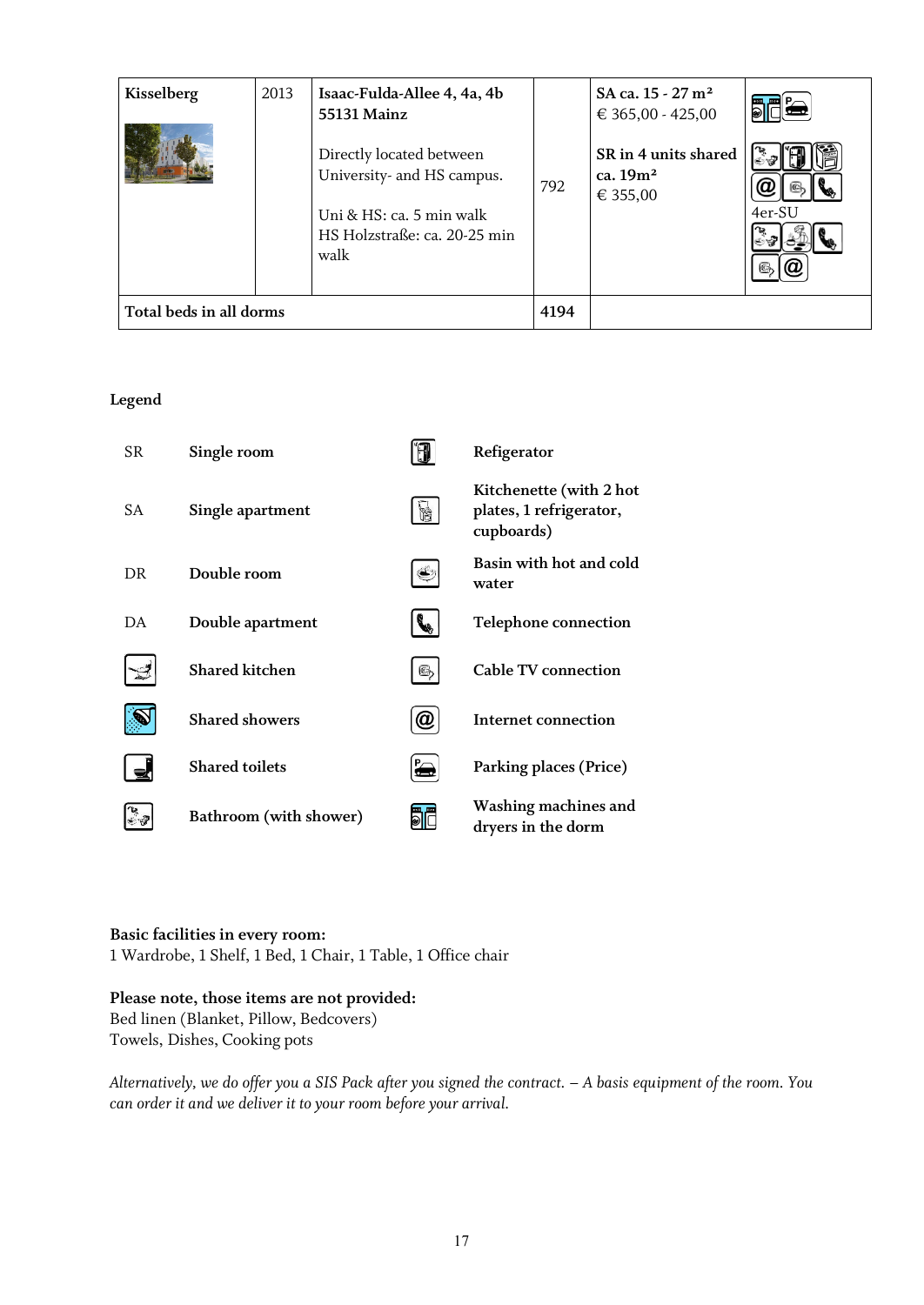### **AFTER YOUR ARRIVAL**

### **Travel Information - How to Get to Mainz** From Frankfurt International Airport

You arrive at Frankfurt (international) Airport. The airport has 2 Terminals. The regional trains (to Mainz) depart from the local railway station (*Regionalbahnhof),* which is situated under Terminal 1. Therefore, if you arrive at Terminal 2, you will need to take the Sky Train shuttle service to Terminal 1, and then follow the signs for the *Regionalbahnhof* (*not Fernbahnhof*).

At the local railway station, follow the signs for S-Bahn. Please take the S8 trains (direction Mainz/Wiesbaden). Do not forget to buy a ticket at the RMV ticket machines beforehand! Tickets cost approx. €8,80 so please have some cash, or €5 or €10 notes ready. The trip takes between 25 to 30 minutes.

After you cross the river Rhine, the first station will **be Mainz-Römisches Theater**. If you want to go to location Holzstraße get off there. **Mainz Hauptbahnhof (main station)** would be best if you want go to your student accommodation (second station after the river Rhine).

### From Hahn Airport (Frankfurt Hahn)

A shuttle service from the airport to Mainz station is available. The transfer takes about 90 minutes. Further information under:

[http://hahn.orn-online.de/busfahrplan\\_mainz.htm](http://hahn.orn-online.de/busfahrplan_mainz.htm) [https://www.hahn-airport.de/default.aspx?menu=by\\_bus&cc=en](https://www.hahn-airport.de/default.aspx?menu=by_bus&cc=en)

### **Tutors**

During the introduction week and during the semester several tutors will support you. These will be Mainz students who will accompany you during the excursions and events and who will help you also with the bureaucratic issues.

### **Semester Social Service Fee**

In order to register, there is a social services charge made of approx.  $340 \in \text{which covers the costs of social}$ welfare services as well as a **free travel ticket per semester** for public transport throughout the whole Rhine-Main region. This is not a course fee. The semester social fee can be transferred from abroad, or after your arrival in Germany.

### **Enrolment**

Only after you have been officially enrolled as a student you will have the legal status of a student of the HS Mainz. In order to make your start as smooth as possible, there will be a few things that have to be prepared from abroad. You will need a student ID and number to get full access to the IT services of Hochschule Mainz or your student dormitory. This ID is also necessary to open a bank account and for several other things and at the same time will be your semester ticket!

To provide your student ID from your very first day in Mainz, we need to start the enrollment process before your arrival, which means – prior to arrival – you will have to

- pay the semester social fee (using the "OUR"-bank transfer instructions) and upload the payment receipt
- hand in a confirmation of your health insurance (EU-students a copy of the EHIC, NON-EUstudents – a German Health insurance or a confirmation according to the Schengen-agreement (refer to page 11 of this document)
- fill-in the enrollment application

Details will follow by email a few weeks before the semester starts**.** Please transfer the fee and upload the documents only after you received this email and be assured, that if anything goes wrong with your enrollment, we will be able to fix this after your arrival and e.g., provide a temporary ticket.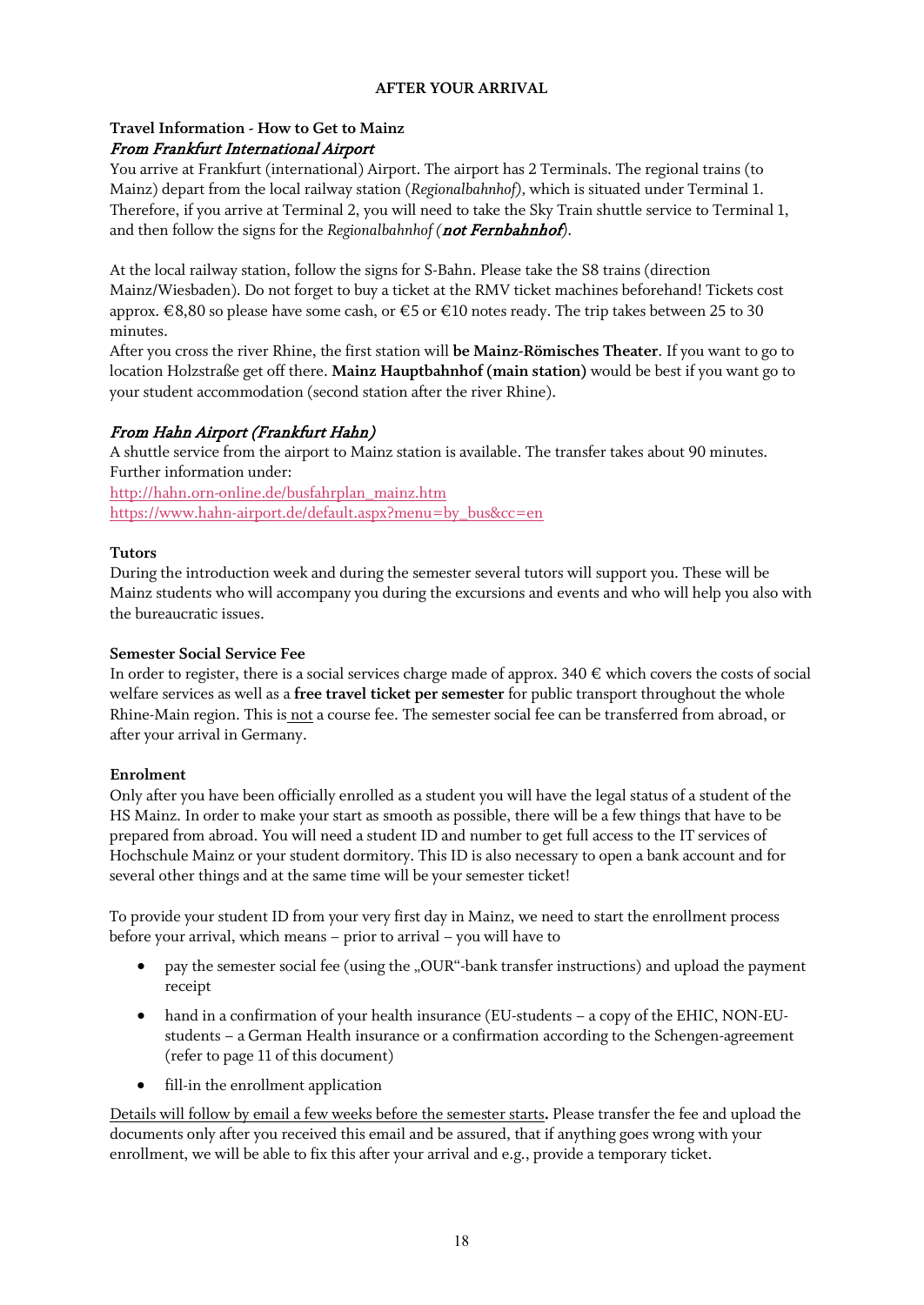### **FURTHER INFORMATION**

### **Leisure and Sports Facilities**

All students at the Hochschule Mainz are also allowed to use the *Leisure and Sports Facilities* of the Johannes-Gutenberg-University in Mainz. Their activities cover everything from A for Aikido to Y for Yoga, from general keep fit to competitive sporting activities: Sport [programme](https://www.ahs.uni-mainz.de/sportprogramm/sportarten-a-z/)

In addition to that there are many sports and leisure clubs in Mainz, which anyone can join. Somewhere there is a club for you! It should not be too difficult to find a suitable place to spend your free time with like-minded friends, unless you find it too difficult to decide amongst all the choices!

### **Psychological Counseling**

Psychological counseling covers the following areas: individual counseling sessions, 'learning to study' groups, self-awareness groups and relaxation therapy. The therapeutic conception consists of various elements such as body psychotherapy, elements of family therapy and transaction analysis, relaxation and mental training techniques. Contact person is

Ms. Nathalie TCHOUANDONG: [nathalie.tchouandong@hs-mainz.de](mailto:nathalie.tchouandong@hs-mainz.de)

### **Career Center**

The Career Center is a cross-faculty institution which is on the one hand the central interface of the University of Applied Sciences Mainz between companies and students and on the other hand a fundamental element of the course-related offers at the University of Applied Sciences Mainz which plays the role of a support partner for students with regard to their professional orientation and career entry. We offer our students comprehensive consultation and information about the topics internship, finding a job, professional application and career planning. Further information:

<https://www.hs-mainz.de/studium/services/fachbereichsuebergreifend/career-center/uebersicht/>

### **Student Union Organizations**

The student union organizations consist of three organs, the General Meetings, the student parliament (STUPA) and the General Student Council (AStA). Whilst it is the student parliament and the General Meetings which control the AStA's work and decide about changes to student contributions, the main daily business is done by the Student Council (AStA). For example, it offers students advice and support in social and economic matters. Furthermore, the AStA (School of Business) organizes tutorials as well as the , legendary' events for first semester students. The AStA also produces a magazine twice every semester called 'BASTA' and, last but definitely not least organizes the HS-Parties! Information, dates of important events etc. are on the AStA's home page under:

[http://www.asta-hs-mainz.de](http://www.asta-fh-mainz.de/)

### **Student Card/Student Restaurant**

In the student restaurants you can pay without cash using your student card (Studicard). This can be purchased for a fee of €5 in the student restaurant and you can top it up with credit. Do not top up more than 20 Euros and make a photo of the card number (in order to be able to trace it in case of a loss).

There is also a payment app. You can find more information here: <https://www.studierendenwerk-mainz.de/info-point/zahlen-per-app>

The location Campus at the University of Applied Sciences Mainz has a cafeteria in the building where you can buy drinks and sandwiches and which is open during lectures from 9.00 am to 4.00 pm. There is a student restaurant in building K3 of the halls of residence which is about one minute walk away from the university where a menu costs between about  $\epsilon$ 3 and  $\epsilon$ 5.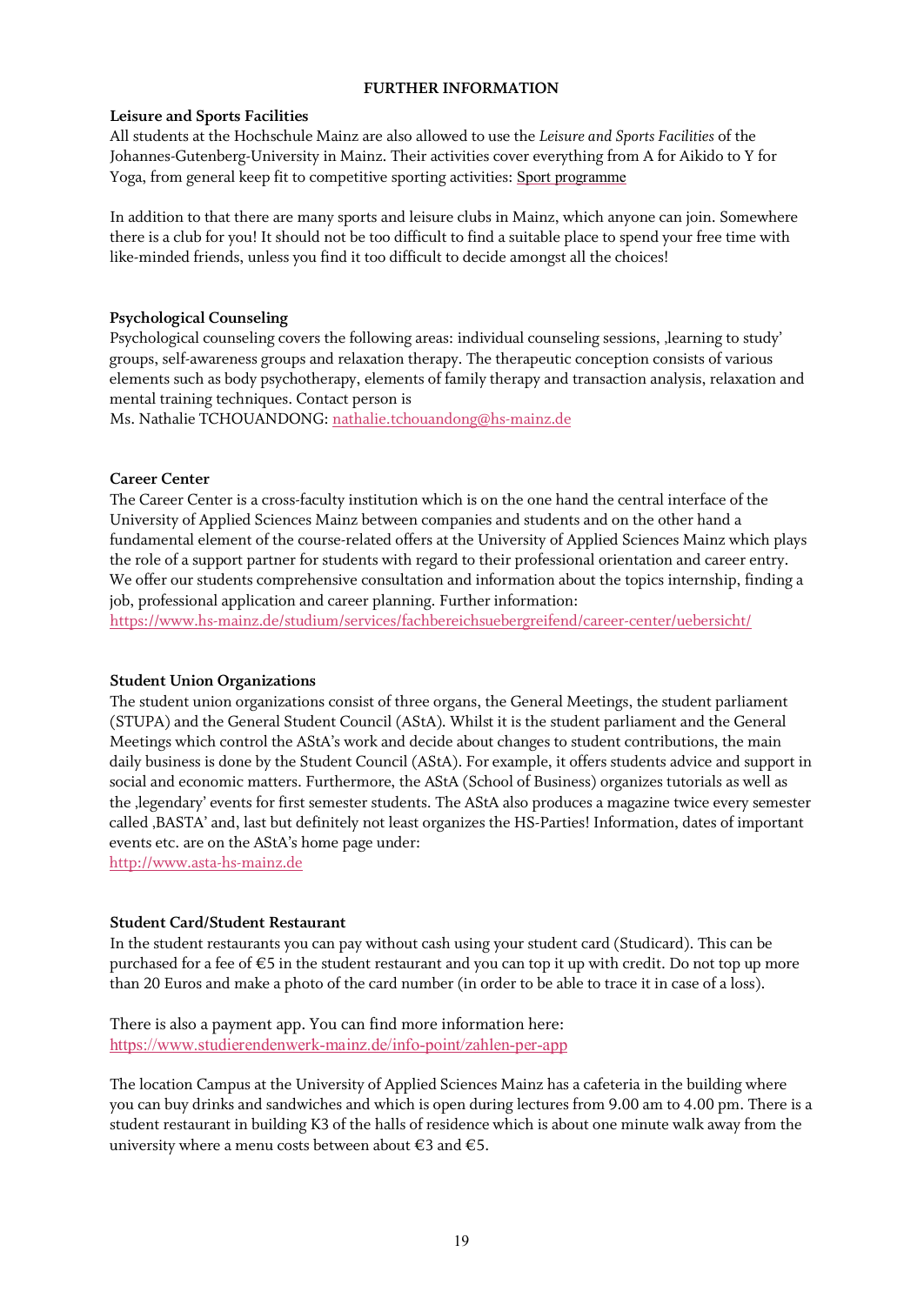### **Internet Access**

### **At Student Halls**

Generally, you will have access to the Internet in all student halls. Please apply for the access after your arrival. Information and application forms are available from the student service.

### **At the University**

During the semester you will have access to the different computer rooms at our Campus from 7.30 am, to 20.00 pm. Further information will be given during the introduction week.

### **Internet Access via EDUROAM**

Before coming to Mainz please ask in your home universities' IT department if your home university participates in "eduroam". If they do, please register as soon as possible in your home country, this will facilitate your Internet access here in Mainz with you own laptop, etc.

Eduroam (education roaming) allows users (researchers, teachers, students, staff) from participating institutions to securely access the Internet from any eduroam-enabled institution. The eduroam principle is based on the fact that the user's authentication is done by the user's home institution, whereas the authorization decision allowing access to the network resources is done by the visited network. <http://www.eduroam.org/index.php?p=faq>

### **HIP and OLAT**

HIP is the information portal of our university. Our students need HIP to get an overview of all achievements, to get information concerning timetables and exam dates, to know about room occupations as well as information about lectures, etc. Further information and login will be given during the introduction week.

OLAT is a Learning Management System provided by the Virtual Campus Rheinland-Pfalz. Lecturers use OLAT to communicate with the students. The main issue of OLAT is the provision of information (*foils, slides*, *Weblinks, Literature…)*. The International Office also communicates with the exchange students via OLAT during their stay in Mainz. All exchange students will get an introduction to OLAT during the introduction week.

### **Important Dates During the Semesters**

International Office and exchange students will meet once a month. Students will get information concerning examination regulations, Research Methods and excursions. Furthermore, once a semester the International Office arranges an international student fair "Studying Abroad" for prospective outgoing students of Hochschule Mainz. We kindly ask you to represent your university and answer questions concerning living and studying at your home university. The fair will be held in May and November.

### **ECTS Workload/Grading Scale**

In order to facilitate the organization of credit mobility and its recognition, the three parties involved – the student, the sending institution and the receiving institution – should agree on the program abroad. They should formalize this in a **Learning Agreement**, to be signed by the three parties before the start of the mobility period. The Learning Agreement is intended to give the student the confirmation that the credits he/she successfully achieves during the mobility period will be recognized. The learning outcomes of the whole program of study abroad should be compatible with or

complementary to the learning outcomes of the home degree program for which recognition is to be granted after the study period abroad.